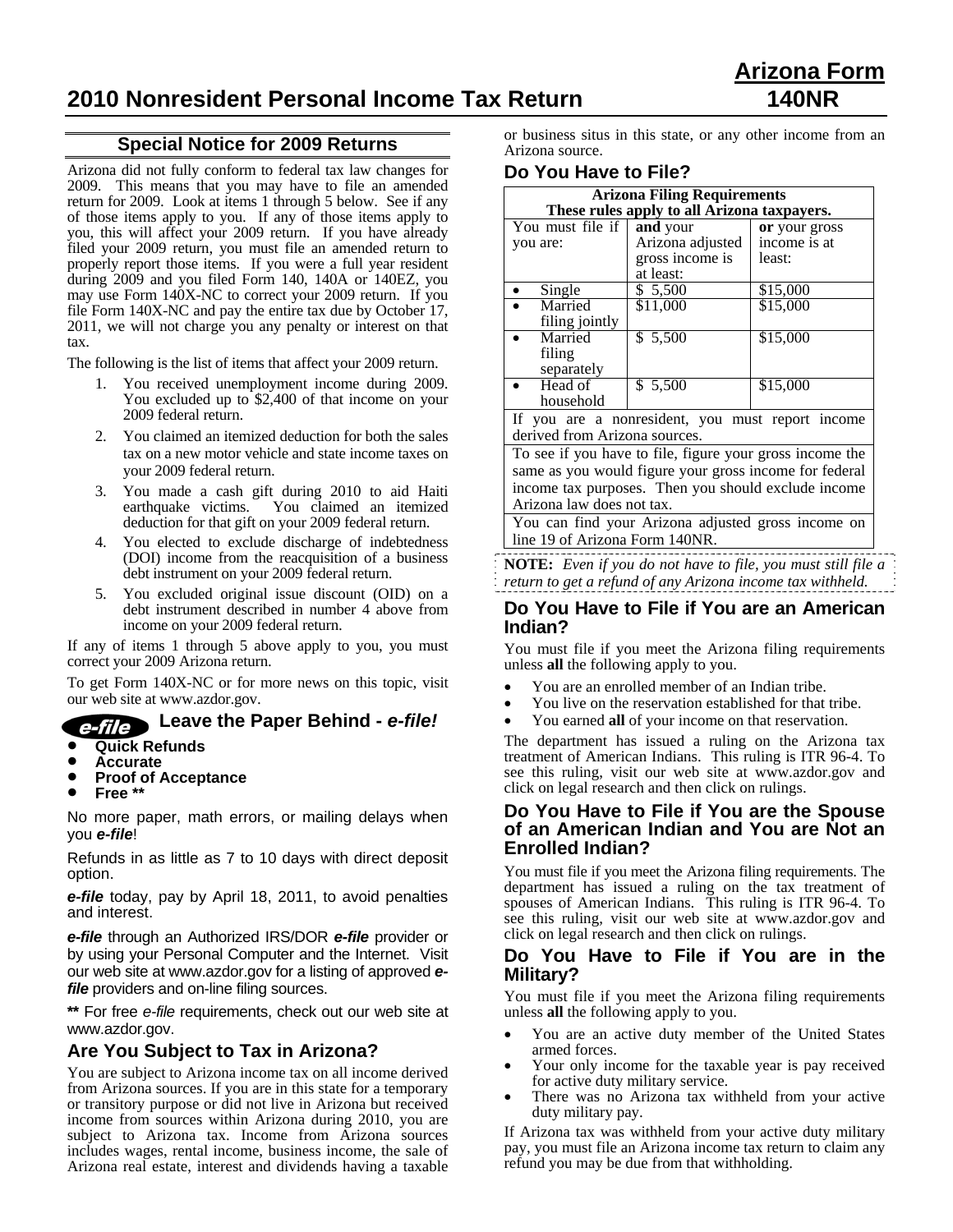You must also file an Arizona income tax return if you have any other income besides pay received for active duty military service.

If you are an Arizona resident and you have to file an Arizona return, you should file using Form 140. If you were an Arizona resident when you entered the service, you remain an Arizona resident, no matter where stationed, until you establish a new domicile. As an Arizona resident, you must report all of your income, no matter where stationed. You must include your military pay, but using Form 140, you may subtract all pay received for active duty military service, to the extent it is included in your federal adjusted gross income.

If you are not an Arizona resident, but stationed in Arizona, the following applies to you.

- You are not subject to Arizona income tax on your military pay.
- You must report any other income you earn in Arizona. Use Form 140NR, *Nonresident Personal Income Tax Return*, to report this income.

To find out more, see Arizona Department of Revenue brochure, Pub 704, *Taxpayers in the Military.*

### **If You Included Your Child's Unearned Income on Your Federal Return, Does Your Child Have to File an Arizona Return?**

No. In this case, the child should not file an Arizona return. The parent must include that same income in his or her Arizona taxable income.

## **Residency Status**

If you are not sure if you are an Arizona resident for state income tax purposes, we may be able to help. The department has issued a procedure on determining residency status. This procedure is ITP 92-1. To see this procedure, visit our web site at www.azdor.gov and click on legal research and then click on procedures.

### **Residents**

You are a resident of Arizona if your domicile is in Arizona. Domicile is the place where you have your permanent home. It is where you intend to return if you are living or working temporarily in another state or country. If you leave Arizona for a temporary period, you are still an Arizona resident while gone. A resident is subject to tax on all income no matter where the resident earns the income.

If you are a full year resident, you must file Form 140, Form 140A, or Form 140EZ.

## **Part-Year Residents**

If you are a part-year resident, you must file Form 140PY, *Part-Year Resident Personal Income Tax Return*.

You are a part-year resident if you did either of the following during 2010.

- You moved into Arizona with the intent of becoming a resident.
- You moved out of Arizona with the intent of giving up your Arizona residency.

## **Nonresidents**

If you are a nonresident, you must file Form 140NR, *Nonresident Personal Income Tax Return.*

# **What if a Taxpayer Died?**

If a taxpayer died before filing a return for 2010, the taxpayer's spouse or personal representative may have to file and sign a return for that taxpayer. If the deceased taxpayer did not have to file a return but had tax withheld, a return must be filed to get a refund.

The person who files the return should use the form the taxpayer would have used. **If the department mailed the taxpayer a booklet, do not use the label.** The person who files the return should print the word "deceased" after the decedent's name in the address section of the form. Also enter the date of death after the decedent's name.

If your spouse died in 2010 and you did not remarry in 2010, or if your spouse died in 2011 before filing a return for 2010, you may file a joint return. If your spouse died in 2010, the joint return should show your spouse's 2010 income before death, and your income for all of 2010. If your spouse died in 2011, before filing the 2010 return, the joint return should show all of your income and all of your spouse's income for 2010. Print "Filing as surviving spouse" in the area where you sign the return. If someone else is the personal representative, he or she must also sign the return.

## **Are any Other Returns Required?**

You may also have to file a fiduciary income tax return. For details about filing a fiduciary income tax return, call the department at (602) 255-3381.

## **Claiming a Refund for a Deceased Taxpayer**

If you are claiming a refund, you **must** complete Form 131, *Claim for Refund on Behalf of Deceased Taxpayer*. Attach this form to the **front** of the return.

# **What are the Filing Dates and Penalties?**

## **When Should You File?**

You have extra time to file and pay for 2010 because April 15, 2011 is a legal holiday in Washington DC. This means that your 2010 calendar year tax return is due no later than midnight, April 18, 2011. File your return as soon as you can after January 1, but no later than April 18, 2011.

If you are a fiscal year filer, your return is due on the 15th day of the fourth month following the close of your fiscal year.

# **What if You Cannot File on Time?**

You may request an extension if you know you will not be able to file on time.

**NOTE:** *An extension does not extend the time to pay your income tax. For details, see the instructions for Arizona Form 204.* 

## **To get a filing extension, you can either:**

- 1. Apply for a state extension (Form 204). To apply for a state extension, file Arizona Form 204 by April 18. See Form 204 for details. You do not have to attach a copy of the extension to your return when you file, but make sure that you check box **82F** on page 1 of the return. If you must make a payment, use Arizona Form 204*,* or visit www.aztaxes.gov to make an electronic payment.
- 2. You may use your federal extension (federal Form 4868). File your Arizona return by the same due date. You do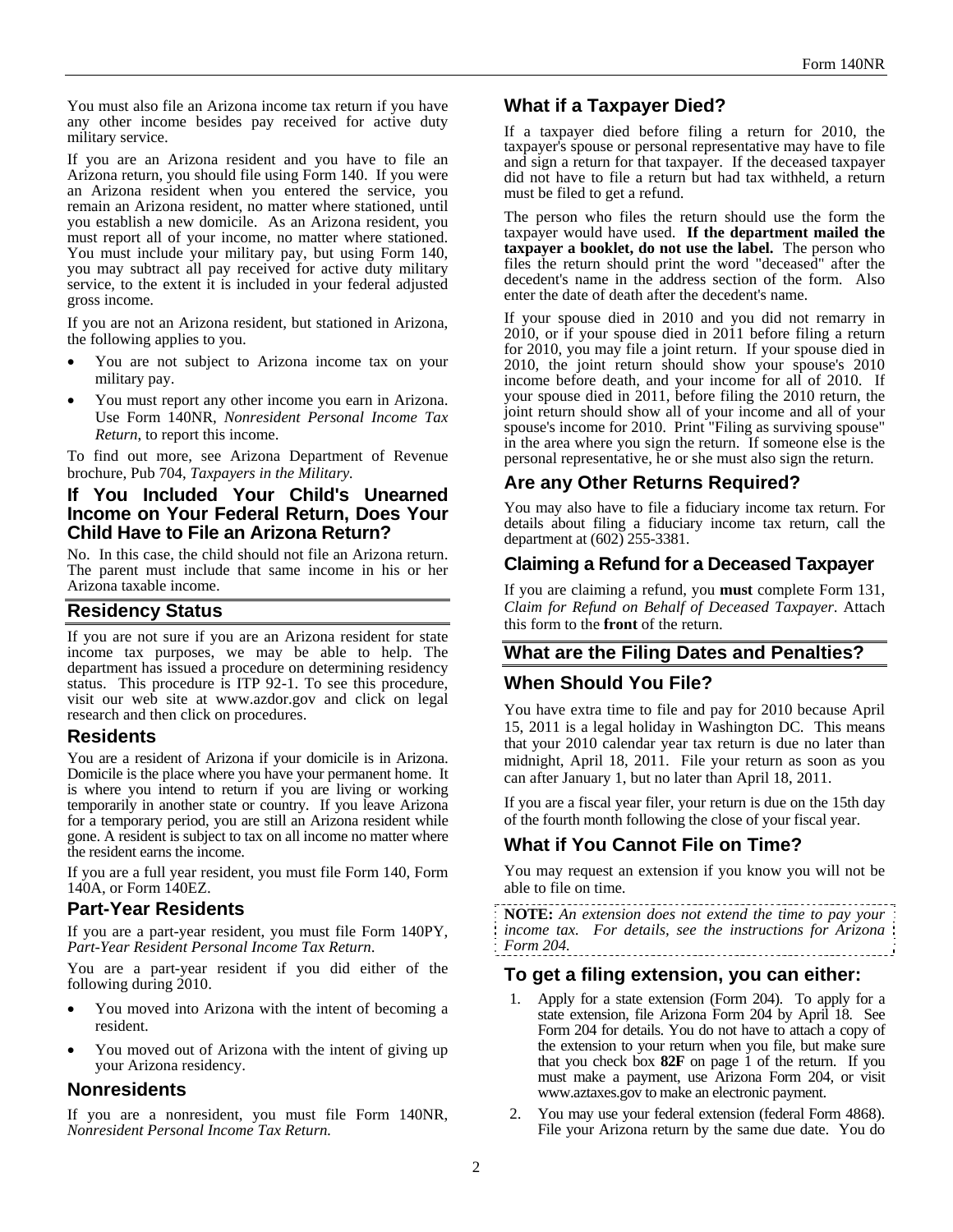not have to attach a copy of your federal extension to your return, but make sure that you check box **82F** on page 1 of the return.

### **When Should You File if You are a Nonresident Alien?**

The due date for your Arizona return is not the same as the due date for your federal return. Your Arizona return is due by April 18 even though your federal return is due on June 15. If you want to file your Arizona return after April 18, you must ask for a filing extension. You must file this request by April 18. Arizona will allow up to a 6-month extension. This will allow you to file your return by October 17, 2011. See Form 204 for extension filing details.

If you have a federal 6-month extension, you can file your Arizona return under that extension. If you file using your federal extension, Arizona will also allow you an extra 6 months. Because we will allow only 6 months, the due date for your Arizona return is not the same as the due date for your federal return. In this case, your Arizona return will be due by October 17 even though your federal return will not be due until December 15. If you file your 2010 Arizona calendar return after October 17, 2011, your return will be late.

If you are a fiscal year filer, your return is due on the 15th day of the fourth month following the close of your fiscal year.

## **What if You File or Pay Late?**

If you file or pay late, we will charge you interest and penalties on the amount you owe. If the U.S. Post Office postmarks your 2010 calendar year return by April 18, 2011, your return will not be late. You may also use certain private delivery services designated by the IRS to meet the "timely mailing as timely filed" rule.

# **Late Filing Penalty**

If you file late, we will charge you a late filing penalty. This penalty is 4½% of the tax required to be shown on the return for each month or fraction of a month the return is late. This penalty cannot exceed 25% of the tax found to be remaining due.

# **Late Payment Penalty**

If you pay your tax late, we will charge you a late payment penalty. This penalty is  $\frac{1}{2}$  of 1% (.005) of the amount shown as tax for each month or fraction of a month for which the failure continues. We charge this penalty from the original due date of the return until the date you pay the tax. This penalty cannot exceed a total of 10%.

# **Extension Underpayment Penalty**

If you file your return under an extension, you must pay 90% of the tax shown on your return by the return's original due date. If you do not pay this amount, we will charge you a penalty. This penalty is  $\frac{1}{2}$  of 1% (.005) of the tax not paid for each 30 day period or fraction of a 30 day period. We charge this penalty from the original due date of the return until the date you pay the tax. This penalty cannot exceed 25% of the unpaid tax. If we charge you the extension underpayment penalty, we will not charge you the late payment penalty under Arizona Revised Statutes section 42- 1125.D.

**NOTE:** *If you are subject to two or more of the above penalties, the total cannot exceed 25%.* 

### **Interest**

We charge interest on any tax not paid by the due date. We will charge you interest even if you have an extension. If you have an extension, we will charge you interest from the original due date until the date you pay the tax. The Arizona interest rate is the same as the federal rate.

# **When Should You Amend a Return?**

If you need to make changes to your return once you have filed, you should file Form 140X, *Individual Amended Return*. You should file your amended return after your original return has processed. **Do not** file a new return for the year you are correcting. Generally, you have four years to amend a return to claim a refund.

If you amend your federal return for any year, you must also file an Arizona Form 140X for that year. You must file the Form 140X within 90 days of the final determination of the IRS.

If the IRS makes a change to your federal taxable income for any year, you must report that change to Arizona. You may use one of the following two options to report this change.

### **Option 1**

You may file a Form 140X for that year. If you choose this option, you must amend your Arizona return within 90 days of the final determination of the IRS. Attach a complete copy of the federal notice to your Form 140X.

#### **Option 2**

You may file a copy of the final federal notice with the department within 90 days of the final determination of the IRS. If you choose this option, you must include a statement in which you must:

- 1. Request that the department recompute your tax; and
- 2. Indicate if you agree or disagree with the federal notice.

If you do not agree with the federal notice, you must also include any documents that show why you do not agree.

If you choose option 2, mail the federal notice and any other documents to:

Arizona Department of Revenue

1600 W. Monroe, Attention: Individual Income Audit Phoenix, AZ 85007-2650

## **Do You Need to Make Estimated Payments in 2011?**

| You must make Arizona estimated income tax payments |                    |                    |  |
|-----------------------------------------------------|--------------------|--------------------|--|
| during $2011$ if:                                   |                    |                    |  |
| Your filing status is:                              | AND<br><b>AND</b>  |                    |  |
|                                                     | Your Arizona gross | Your Arizona gross |  |
|                                                     | income for 2010    | income for 2011    |  |
|                                                     | was greater than:  | exceeds:           |  |
| <b>Married Filing Joint</b>                         | \$150,000          | \$150,000          |  |
| Single                                              | \$75,000           | \$75,000           |  |
| <b>Head of Household</b>                            | \$75,000           | \$75,000           |  |
| <b>Married Filing</b>                               | \$75,000           | \$75,000           |  |
| <b>Separately</b>                                   |                    |                    |  |

If you met the income threshold for 2010, you must make estimated payments during 2011 unless you are sure you will not meet the threshold for 2011.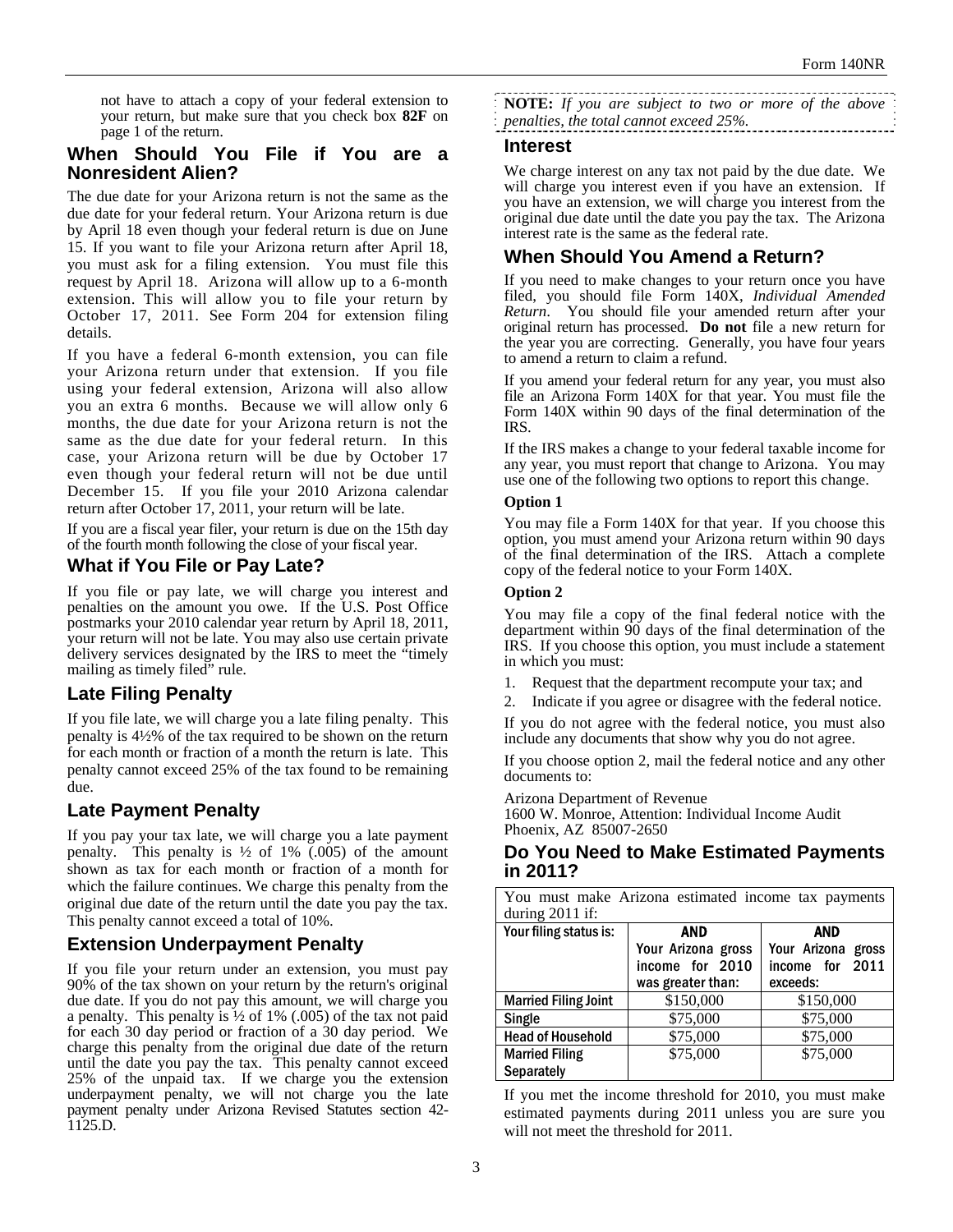As a nonresident, your Arizona gross income is that part of your federal adjusted gross income derived from Arizona sources. Your Arizona gross income is on line 15 of the 2010 Arizona Form 140NR.

See the worksheet for Form 140ES to figure how much your payments should be.

## **What if You Make Your Estimated Payments Late?**

We will charge you a penalty if you fail to make any required payments. We will charge you a penalty if you make any of your required payments late.

For details, see Arizona Form 221.

### **Can You Make Estimated Payments Even if You do Not Have to?**

If you do not have to make Arizona estimated income tax payments, you may still choose to make them.

For details, see Arizona Form 140ES.

## **Line-by-Line Instructions**

## **Tips for Preparing Your Return:**

- Make sure that you write your SSN on your return.
- Complete your return using black ink.
- You **must** round dollar amounts to the nearest whole dollar. If 50 cents or more, round up to the next dollar. If less than 50 cents, round down. Do not enter cents.
- When asked to provide your own schedule, attach a separate sheet with your name and SSN at the top. Attach your own schedules to your return. Attach these schedules behind page 2 of your return and behind your Schedules A if itemizing.
- You must complete your federal return before you can start your Arizona return.
- Make sure you include your home telephone number. If your daytime number is not the same as your home number, make sure you include a daytime number.
- If filing a fiscal year return, fill in the period covered in the space provided at the top of the form.

## **Entering Your Name, Address, and SSN**

### **Lines 1, 2, and 3 -**

**NOTE:** *Make sure that you write your SSN on the appropriate line.*

If your booklet has a peel-off label, use that label if all the information is correct. **If any of the information on the label is incorrect, do not use the label.** Attach the label after you finish your return. If you do not have a peel-off label, print or type your name, address, and SSN in the space provided.

If you are filing a joint return, enter your SSNs in the same order as your names. *If your name appears first on the return, make sure your SSN is the first number listed*.

If you are married filing separately, enter your name and SSN on the first line 1. Then enter your spouse's name and SSN on second line 1.

If you are a nonresident of the United States or a resident alien who does not have an SSN use the identification number (ITIN) the IRS issued to you.

For a deceased taxpayer, see page 2 of these instructions.

Use your current home address. The department will send your refund or correspond with you at that address.

**NOTE:** *Make sure your SSN is correct. If you are filing a joint return, also make sure you list your SSNs in the same order every year.*  

Make sure that you enter your SSN on your return. Make sure that all SSNs are clear and correct. You may be subject to a penalty if you fail to include your SSN. It will take longer to process your return if SSNs are missing, incorrect, or unclear.

# **ID Numbers for Paid Preparers**

If you pay someone else to prepare your return, that person must also include an ID number where requested.

A paid preparer may use any of the following.

- his or her SSN
- his or her PTIN
- the EIN for the business

A paid preparer who fails to include the proper ID numbers may also be subject to a penalty.

## **Determining Your Filing Status**

The filing status that you use on your Arizona return may be different from that used on your federal return.

Use this section to determine your filing status. Check the correct box (4 through 7) on the front of Form 140NR.

## **Line 4 Box - Married Filing a Joint Return**

If you are married and filing a joint return, check box 4.

You may file a joint return if you were married as of December 31, 2010. It does not matter whether or not you were living with your spouse. You may file a joint return, even if you and your spouse filed separate federal returns.

You may file a joint return if your spouse died during 2010 and you did not remarry in 2010. See page 2 of these instructions for details.

If you are married to an Arizona full year resident, you may file a joint return using the 140NR. The department has issued a ruling on filing a joint return with your full-year resident spouse. This ruling is ITR 95-2. To see this ruling, visit our web site at www.azdor.gov and click on legal research and then click on rulings.

# **Line 5 Box - Head of Household**

If you are filing as a head of household, check box 5.

You may file as head of household on your Arizona return, only if one of the following applies.

- You qualify to file as head of household on your federal return.
- You qualify to file as a qualifying widow or widower on your federal return.

# **Line 6 Box - Married Filing Separately**

If you are filing a separate return, check box 6 and enter your spouse's name and SSN on the second line 1.

If you were married as of December 31, 2010, you may choose to file a separate return. You may file a separate return, even if you and your spouse filed a joint federal return.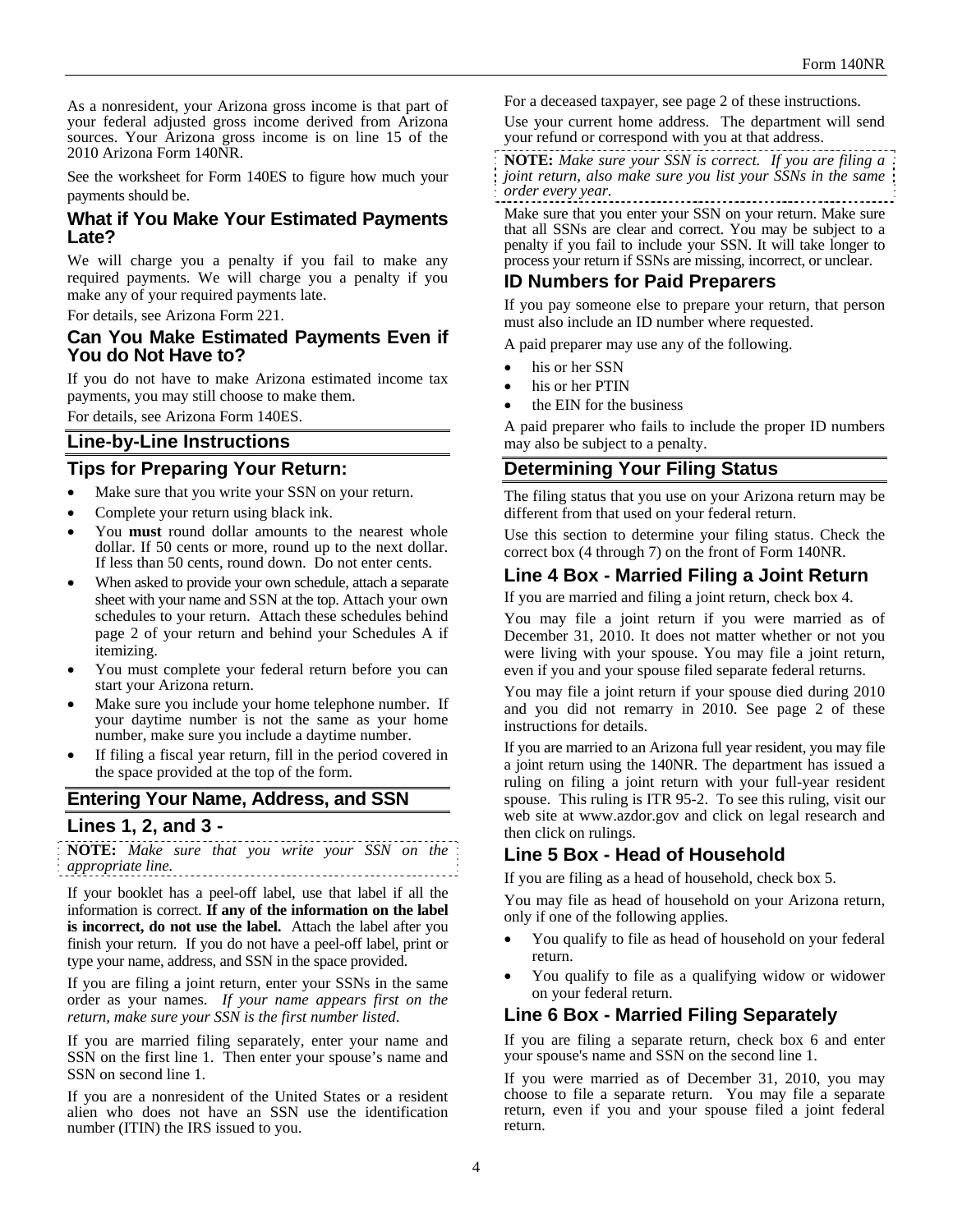Arizona is a community property state. If you file a separate return, you must figure how much income to report using community property laws. If one spouse is a resident and the other spouse is not, special rules apply when filing a separate return. The department has issued a ruling on how to report income in this case. This ruling is ITR 93-20. To see this ruling, visit our web site at www.azdor.gov and click on legal research and then click on rulings.

**NOTE:** *In some cases you may treat community income as separate income. The department has issued a ruling on when you may treat community income as separate income. This ruling is ITR 93-22. To see this ruling, visit our web site at www.azdor.gov and click on legal research and then click on rulings*. 

## **Line 7 Box - Single**

If you are filing as single, check box 7.

Use this filing status if you were single on December 31, 2010. You are single if any of the following apply to you.

- You have never been married.
- You are legally separated under a decree of divorce or of separate maintenance.
- You were widowed before January 1, 2010, and you did not remarry in 2010, and you do not qualify to file as a qualifying widow or widower with dependent children on your federal return.

### **Exemptions**

Write the number of exemptions you are claiming in boxes 8, 9, and 10. Do not put a checkmark. You may lose the exemption if you put a checkmark in these boxes. You may lose the dependent exemption if you do not complete Part A on page 2.

### **Line 8 Box - Age 65 or Over**

Write "1" in box 8 if you or your spouse were 65 or older in 2010. Write "2" in box 8 if both you and your spouse were 65 or older in 2010.

## **Line 9 Box - Blind**

Write "1" in box 9 if you or your spouse are totally or partially blind. Write "2" in box 9 if both you and your spouse are totally or partially blind.

If you or your spouse were partially blind as of December 31, 2010, you must get a statement certified by your eye doctor or registered optometrist that:

- 1. You cannot see better than 20/200 in your better eye with glasses or contact lenses or
- 2. Your field of vision is 20 degrees or less.

If your eye condition is not likely to improve beyond the conditions listed above, you can get a statement certified by your eye doctor or registered optometrist to that effect instead.

You must keep the statement for your records.

### **Line 10 Box - Dependents**

You must complete Part A on page 2 of your return before you can total your dependent exemptions.

You may claim only the following as a dependent.

 A person that qualifies as your dependent on your federal return.

**NOTE:** *If you do not claim a dependent exemption for a student on your federal return in order to allow the student to claim a federal education credit on the student's federal return, you may still claim the exemption on your Arizona return. For more information, see Arizona Individual Income Tax Ruling ITR 05-02.*

- A person who is age 65 or over (related to you or not) that does not qualify as your dependent on your federal return, but one of the following applies.
- 1. In 2010, you paid more than one-fourth of the cost of keeping this person in an Arizona nursing care institution, an Arizona residential care institution, or an Arizona assisted living facility. Your cost must be more than \$800.
- 2. In 2010, you paid more than \$800 for either Arizona home health care or other medical costs for the person.
- A stillborn child if the following apply:
- 1. The stillbirth occurred in Arizona during 2010.
- 2. You received a certificate of birth resulting in stillbirth from the Arizona Department of Health Services.
- 3. The child would have otherwise been a member of your household.

# **Completing Line(s) A1**

Enter the following on line(s) A1.

- The dependent's name. If you are claiming an exemption for a stillborn child and the child was not named, enter "stillborn child" in place of a name.
- 2. The dependent's SSN. If you are claiming an exemption for a stillborn child enter the certificate number from the certificate of birth resulting in stillbirth.
- 3. The dependent's relationship to you.
- 4. The number of months the dependent lived in your home during 2010. If you are claiming an exemption for a stillborn child, enter the date of birth resulting in the stillbirth.

You may lose the exemption if you do not furnish this information.

## **Line A2 - Total Dependents**

Enter the total number of persons listed on line(s) A1. Enter the same number on the front of the return in box 10.

### **Lines A3a and A3b - Persons You did Not Take as Dependents on Your Federal Return**

On line A3a, enter the following.

- 1. The names of any dependents age 65 or over listed on line(s) A1 that you cannot take as a dependent on your federal return.
- 2. The name of any stillborn child listed on line(s) A1, if the stillborn child was named. If the stillborn child was not named, enter "stillborn child" on line A3a. Also enter the date of birth resulting in the stillbirth.

On line A3b, enter the name of any student listed on line(s) A1, that you did not claim as an exemption on your federal return in order to allow that student to claim a federal education credit on the student's federal return.

## **Reporting Your Residency Status**

Check the appropriate box (11 through 13). Check only one box.

### **Line 11 Box - Nonresident**

Check box 11 if you were not an Arizona resident during 2010 and were not on active military duty in Arizona.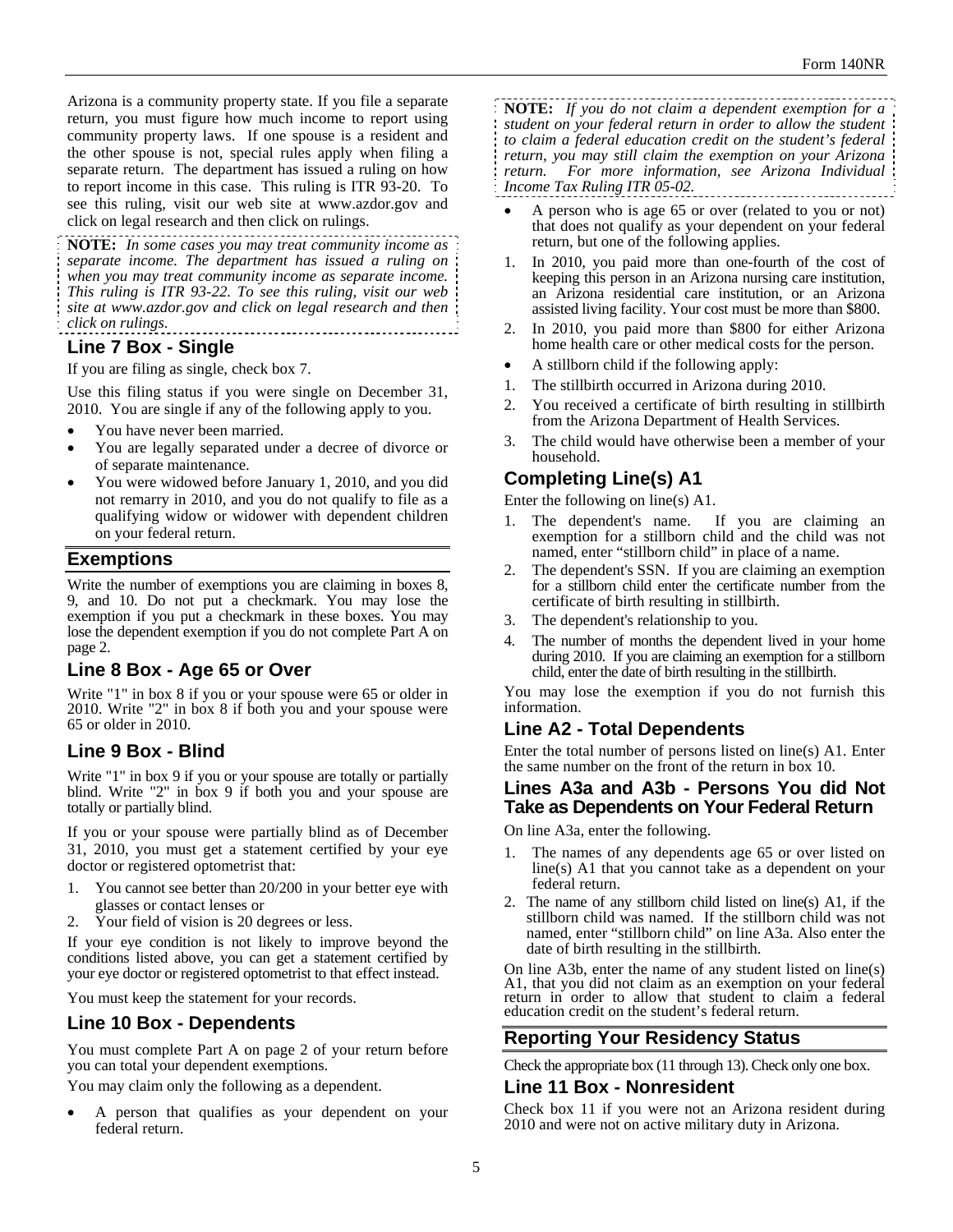# **Line 12 Box - Nonresident Active Military**

Check box 12 if you were a nonresident on active duty military assignment in Arizona in 2010.

## **Line 13 Box - Composite Return**

Check box 13 if this is a composite return being filed by one of the following.

- 1. A partnership filing on behalf of its nonresident partners.
- 2. An S corporation filing on behalf of its nonresident shareholders.

For information on filing an Arizona nonresident composite income tax return, see Arizona Department of Revenue Income Tax Ruling *ITR 97-1*.

## **Determining Arizona Income**

Now complete Parts B, C, and D on page 2 of the return.

Use Part B to determine what portion of your total income is taxable by Arizona.

**NOTE:** *If you are unable to determine the proper line to use, please call one of the numbers listed on the back cover.* 

## **FEDERAL Column**

Enter the actual amounts shown on your 2010 federal income tax return in the FEDERAL column. Complete lines B4 through B15. Line B15 should equal the federal adjusted gross income shown on your 2010 federal return Form 1040, Form 1040A, or Form 1040EZ.

## **ARIZONA Column**

Enter that portion of your federal income received from Arizona sources in the ARIZONA column. Such income includes wages earned in Arizona, Arizona rental and business income, and gains on the sale of Arizona property.

**NOTE:** *If you are filing a joint return with your full year resident spouse, you must enter your Arizona source income in the ARIZONA column and your spouse must enter all income from all sources in the ARIZONA column. For details, see Arizona Department of Revenue Income Tax Ruling ITR 95-2.*

The Tax Reform Act of 1986 limits the amount of losses that you may deduct from passive activities. A passive activity is one that involves the conduct of any trade or business in which the taxpayer does not materially participate.

As a nonresident, your Arizona gross income may include some of these losses. You may consider only those passive losses that arose from Arizona sources. Your 2010 Arizona gross income can include only Arizona source losses you used on your 2010 federal return.

### **Line B4 - Spouse of Active Duty Military Member**

Check Box B4 if married and you are the spouse of an active duty military member and you qualify for relief under the Military Spouses Residency Relief Act. For information about who qualifies for relief, see the department's brochure titled "Spouses of Active Duty Military Members."

## **Lines B5 through B14 -**

The following line-by-line instructions apply to the ARIZONA column.

## **Line B5 - Wages, Salaries, Tips, etc.**

Enter all amounts received for services performed in Arizona.

**NOTE Active Duty Military Members:** *Do not include active duty military pay unless the active duty military member is an Arizona resident filing a joint return with his or her Arizona nonresident spouse on Form 140NR. If you are an Arizona resident active duty military member including military pay on line B5 in the "ARIZONA" column, also include that amount in the amount entered as an other subtraction from income on Form 140NR, page 2, line D31.* 

**NOTE: Spouses of Active Duty Military Members:** *If you are the spouse of an active duty military and you qualify for relief under the Military Spouses Residency Relief Act, do not enter any wages, salaries or tips you earned during the taxable year for services performed in Arizona.*

### **Line B6 - Interest**

If you have an Arizona business, enter only interest (including U.S. Government interest) you earned on accounts pledged as collateral. Also enter your distributive share of interest from a partnership doing business in Arizona or an S corporation doing business in Arizona. Do not include any other interest income even if it was earned in Arizona banks.

## **Line B7 - Dividends**

If you have an Arizona business, enter only those dividends earned on stocks pledged as collateral, including dividends from small business corporations. Also enter your distributive share of dividend income from a partnership doing business in Arizona or an S corporation doing business in Arizona. Do **not** include any other dividend income.

## **Line B8 - Arizona Income Tax Refunds**

Enter the amount of Arizona income tax refunds received in 2010 that you included in your federal adjusted gross income.

### **Line B9 - Business Income or (Loss)**

Enter income or (loss) from Arizona businesses.

### **Line B10 - Gains or (Losses)**

Enter gains or (losses) on sales of Arizona property.

### **Line B11 - Rents, etc.**

Enter rent or royalty income earned on Arizona properties. Enter income from Form 141AZ Schedule K-1(NR), line 2, from estates or trusts. Also enter income or (loss) from Schedule(s) K-1(NR) from Arizona partnerships (Form 165), or small business corporations (Form 120S).

### **Line B12 - Other Income Reported on Your Federal Return**

Enter other income from sources within Arizona. Do not include pension income or social security taxed by the federal government.

## **Net Operating Losses**

Arizona does not have specific provisions for calculating the net operating loss of an individual. Generally, the amount of Arizona source net operating loss deduction included in your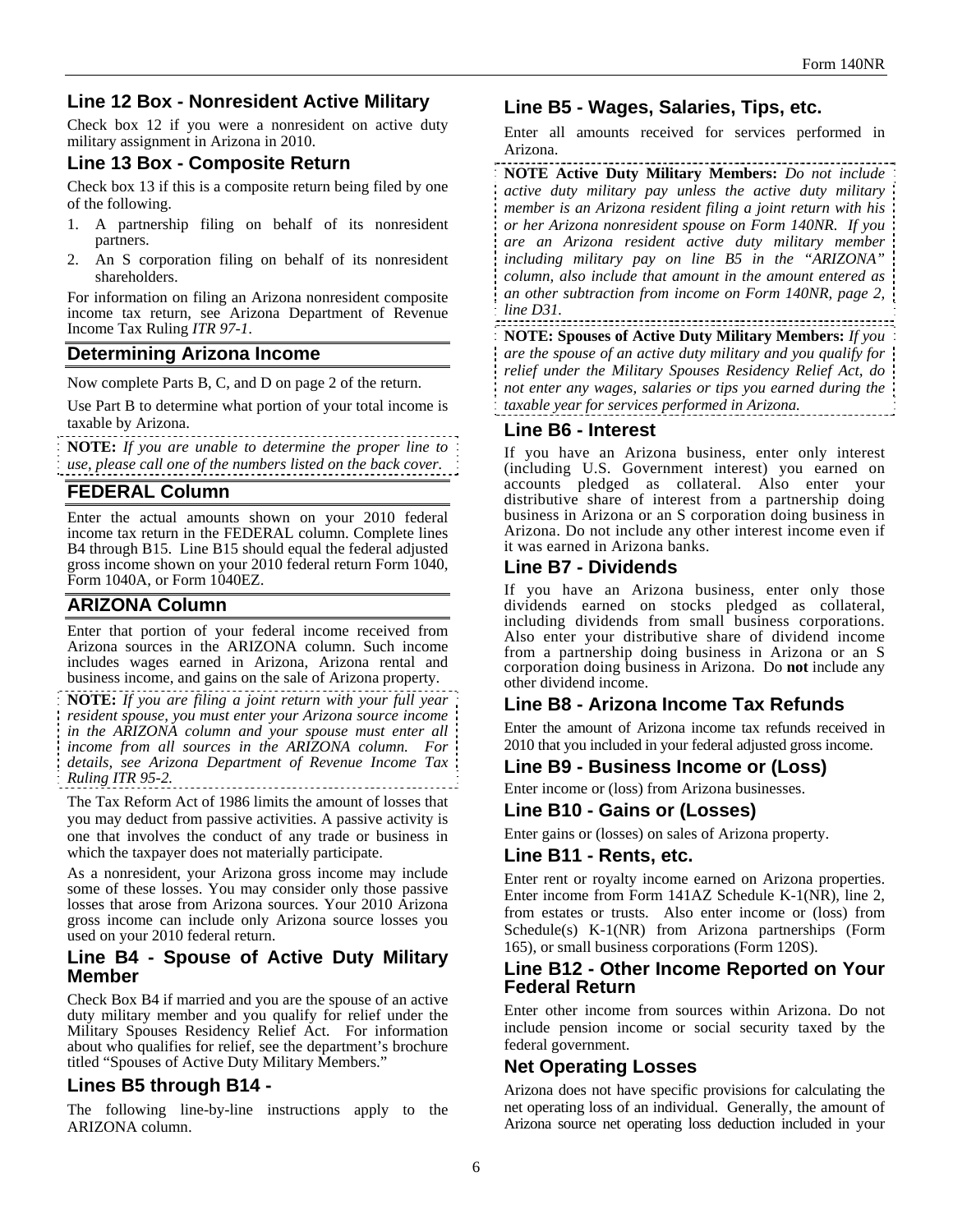federal adjusted gross income is the amount allowable for Arizona purposes. However, there are instances when the amount allowable for Arizona purposes may be different.

As an Arizona nonresident, you may have had a loss from prior year Arizona business operations. However, the loss cannot offset this year's income unless the loss is a net operating loss for federal purposes. You can include the loss deduction in your Arizona gross income only to the extent included in your federal adjusted gross income. You cannot deduct any amount of that net operating loss that has been absorbed by non-Arizona income in any intervening years. Additionally, you cannot include any amount of that net operating loss that has already been deducted for Arizona purposes.

Enter the amount of net operating loss deduction included in your federal adjusted gross income that was derived from Arizona sources. Do not include any amount of the loss that has already been deducted for Arizona purposes.

For information on deducting a net operating loss carryback in cases where you did not make an election under I.R.C. § 172(b)(1)(h), see Arizona Department of Revenue Income Tax Procedure *ITP 99-1.* To see this procedure, visit our web site at www.azdor.gov and click on legal research and then click on procedures.

If you made an election under I.R.C.  $\S$  172(b)(1)(h), see the instructions for "Other Subtractions to Income."

## **Line B13 - Total Income**

Add lines B5 through B12 and enter the total.

## **Line B14 - Other Federal Adjustments**

Include on line B14 any other federal adjustments included in your federal adjusted gross income that are attributable to the Arizona source income reported on your 2010 Arizona nonresident return.

## **Line B16 - Arizona Income**

Complete line B16 as instructed on the form.

## **Line B17 - Arizona Percentage**

Divide line B16 by line B15 and enter the result. **(Do not enter more than 100 percent.)** This is the Arizona percentage of your total income.

| <b>Example:</b> |             |                        |
|-----------------|-------------|------------------------|
| Arizona         | Federal     | Arizona percentage     |
| <b>Gross</b>    | Adjusted    |                        |
| Income from     | Gross       |                        |
| line B16        | Income from |                        |
|                 | line $B15$  |                        |
| \$7,500         | \$30,000    | $$7,500/30,000 = 25\%$ |

### **Determining Additions to Income**

## **Line C18 - I.R.C. § 179 Expense in Excess of Allowable Amount**

Enter the amount of I.R.C. § 179 expense included in your Arizona gross income that exceeds \$25,000. If you make an entry here, also see the instructions for line D31, "Other Subtractions From Income".

## **Line C19 - Total Depreciation Included in Arizona Gross Income**

Enter the amount of depreciation deducted on the federal return that is included in Arizona gross income. If you make an entry here, also see the instructions for line D31, "Other Subtractions from Income".

# **Line C20 - Other Additions to Income**

Use line C20 if any of the special circumstances below apply. Attach your own schedule to the back of your return, explaining any amounts entered on line C20.

## **A. Fiduciary Adjustment**

A fiduciary uses Form 141AZ, Schedule K-1(NR), to report to you your share of the fiduciary adjustment from the trust or estate. Line 5 of Form 141AZ, Schedule K-1(NR), shows your share of the fiduciary adjustment from the estate or trust.

Depending on your situation, you may either add (line C20) or subtract (line D31) this amount.

If the amount reported on line 5 of your Arizona Form 141AZ, Schedule K-1(NR), is a positive number, enter that amount as an addition on line C20.

If the amount on line 5 of your Arizona Form 141AZ, Schedule K-1(NR), is a negative number, enter that amount as a subtraction from income on line D31.

#### **B. Agricultural Water Conservation System Credit**

If you take this credit (Form 312), you cannot deduct any expenses for which you claim the credit. If you take this credit, enter the amount of such expenses that you deducted on your federal return.

#### **C. Items Previously Deducted for Arizona Purposes**

Arizona statutes prohibit a taxpayer from deducting items more than once. However, under the operation of former Arizona law (1989 and prior), you could deduct certain items in greater amounts for Arizona purposes than federal purposes. Investment interest and passive activity losses were such items. In some cases, you could have deducted such amounts in their entirety on the Arizona return. For federal purposes, the deduction for these items was limited, with the unused portions being carried forward and deducted in future years. Your Arizona return may include these previously deducted items because of the difference between the federal and former Arizona treatment. If your Arizona taxable income includes items previously deducted for Arizona purposes, you must add such amounts to your Arizona gross income.

### **D. Claim of Right Adjustment for Amounts Repaid in 2010**

You must make an entry here if **all** of the following apply.

- 1. During 2010, you were required to repay amounts held under a claim of right.
- 2. The amount required to be repaid was subject to Arizona income tax in the year included in income.
- 3. The amount required to be repaid during 2010 was more than \$3,000.
- 4. You took a deduction for the amount repaid on your 2010 federal income tax return.
- 5. The deduction taken on your federal income tax return is reflected in your Arizona taxable income.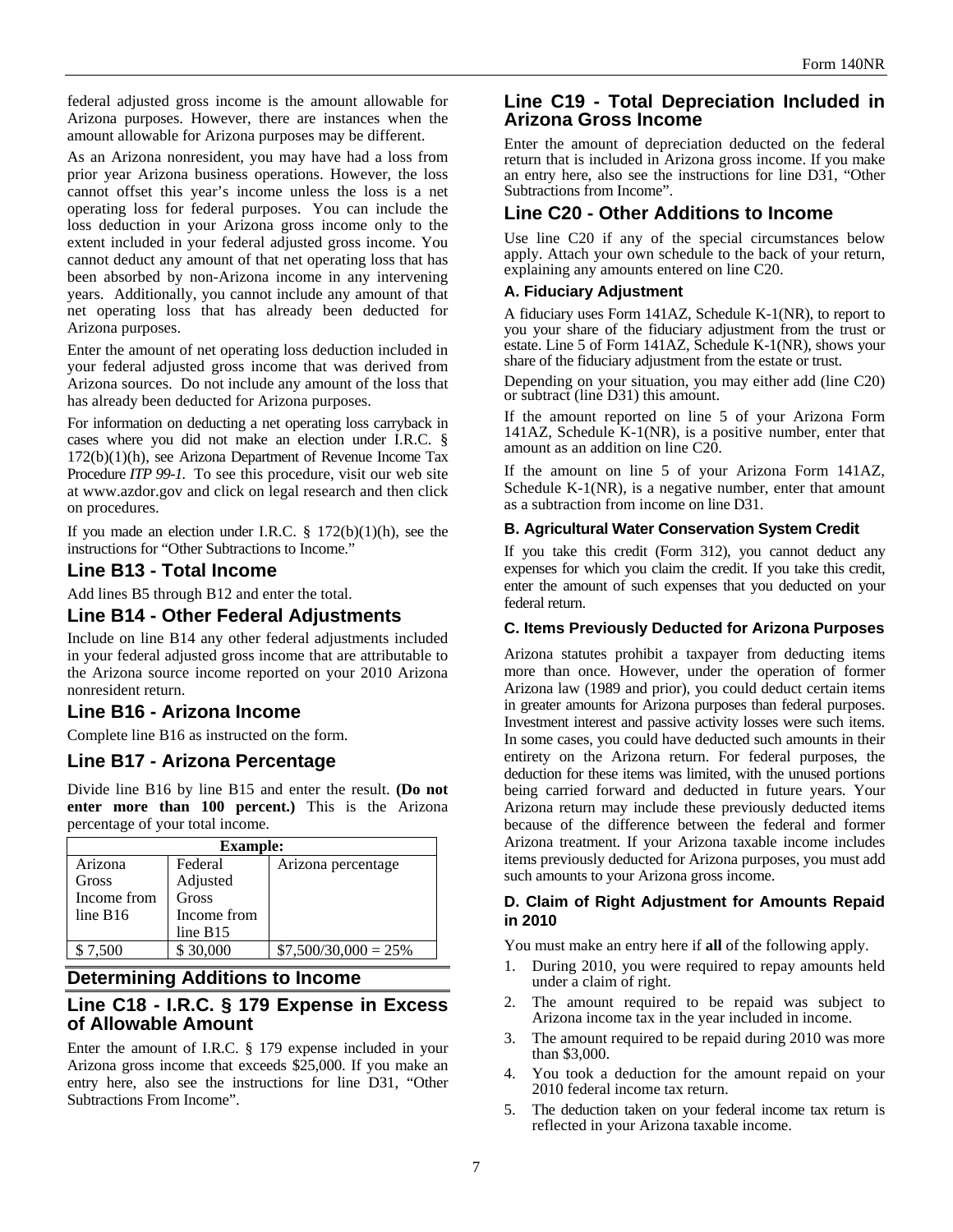If the above apply, enter the amount deducted on your federal income tax return which is reflected in your Arizona taxable income.

For more information on the Arizona claim of right provisions, see Arizona Department of Revenue Individual Income Tax Procedure ITP 95-1.

#### **E. Claim of Right Adjustment for Amounts Repaid in Prior Taxable Years**

You must make an entry here if **all** of the following apply.

- 1. During a year prior to 2010 you were required to repay income held under a claim of right.
- 2. You computed your tax for that prior year under Arizona's claim of right provisions.
- 3. A net operating loss or capital loss was established due to the repayment made in the prior year.
- 4. You are entitled to take that net operating loss or capital loss carryover into account when computing your 2010 Arizona taxable income.
- 5. The amount of the loss carryover included in your Arizona gross income is more than the amount allowed to be taken into account for Arizona purposes.

Enter the amount by which the loss carryover included in your Arizona gross income is more than the amount allowed for the taxable year under Arizona law.

#### **F. Addition to S Corporation Income Due to Credits Claimed**

Shareholders of an S corporation who claim a credit passed through from an S corporation must make an addition to income for the amount of expenses disallowed by reason of claiming the credit.

An S corporation that passes the following credits through to its shareholders must notify each shareholder of his or her pro rata share of the adjustment. You must enter an amount on this line when claiming any of the following credits.

- Agricultural water conservation system credit
- Environmental technology facility credit
- Pollution control credit
- Credit for solar hot water heater plumbing stub outs and electric vehicle recharge outlets
- Credit for employment of TANF recipients
- Agricultural pollution control equipment credit
- Motion picture credits

#### **G. Solar Hot Water Heater Plumbing Stub Out and Electric Vehicle Recharge Outlet Expenses**

If you take a credit for installing solar hot water heater plumbing stub outs or electric vehicle recharge outlets in a dwelling you constructed, you cannot deduct any expenses for which you claim the credit. If you take this credit, enter the amount of such expenses that you deducted on your federal return.

#### **H. Wage Expense for Employers of TANF Recipients**

If you take a credit for employing TANF recipients, you cannot deduct any wage expense for which you claim the credit. If you take this credit, enter the amount of such expenses that you deducted on your federal return.

#### **I. Motion Picture Expenses**

If you take a motion picture credit on Form 334, you cannot deduct any expenses related to the production, the infrastructure project or related to a transferred credit. Enter the amount of any such expenses that were deducted in computing Arizona gross income for which you claimed a credit.

#### **J. Early Withdrawal of Arizona, County, City, or School Retirement System Contributions**

If you meet all the following, you must enter an amount here.

- 1. You left your job with the State of Arizona or an Arizona county, city, or school district for reasons other than retirement.
- 2. When you left, you took out the contributions you had made to the retirement system while employed.
- 3. You deducted these contributions on your Arizona income tax returns that you filed in prior years.
- 4. You did not include these contributions in your federal adjusted gross income this year.

If you meet all these tests, you must report as income those contributions previously deducted on your prior year Arizona tax returns.

For more information, see Arizona Department of Revenue Income Tax Ruling ITR 93-7.

#### **K. Medical Savings Account (MSA) Distributions**

For information on Arizona's MSA provisions, see the department's MSA brochure, Pub 542.

You must add amounts received from an MSA here if any of the following apply.

#### **1 - You Withdrew Funds From Your MSA for Other than Qualified Expenses**

You must make an entry here if all of the following apply.

- 1. You have an MSA that qualifies as an MSA under Arizona law.
- 2. If you are an employee, your high deductible health coverage is provided by your Arizona employer. If you are self employed, your high deductible health coverage is provided by your Arizona business.
- 3. You withdrew money from your MSA during 2010.
- 4. You did not use the amount withdrawn to pay qualified medical expenses.
- 5. You did not have to include the withdrawal as income on your federal income tax return.

Enter the amount withdrawn.

### **2 - Deceased Account Holder Where the Named Beneficiary is Not the Decedent's Surviving Spouse**

You must make an entry here if all of the following apply:

- 1. The account holder died during the year.
- 2. The account holder's MSA qualified as an MSA under Arizona law.
- 3. If the account holder was an employee, the account holder's high deductible health coverage was provided by his or her Arizona employer. If the account holder was self employed, the account holder's high deductible health coverage was provided by his or her Arizona business.
- 4. You are the named beneficiary of the decedent's MSA.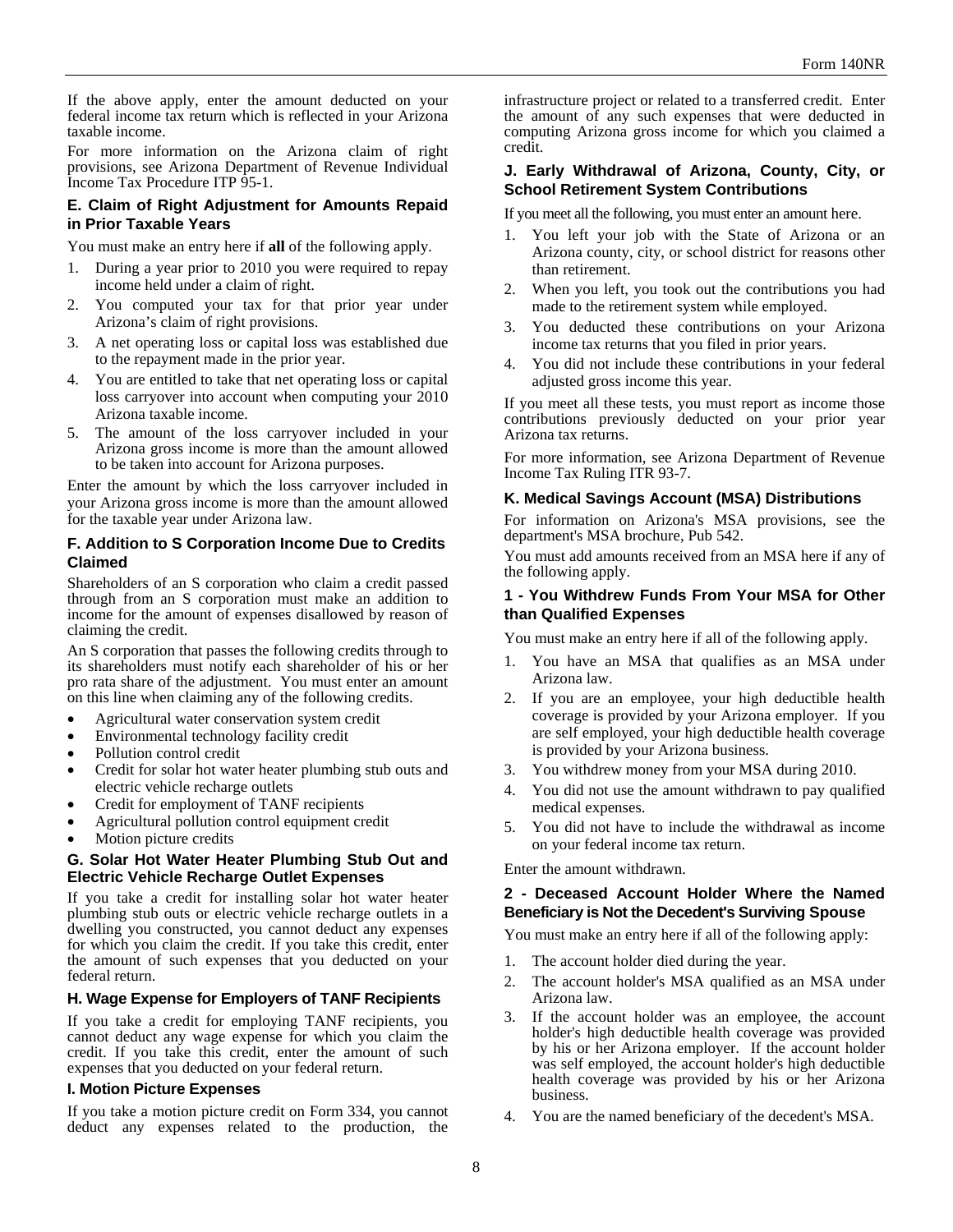- 5. You are not the decedent's surviving spouse.
- 6. You did not have to include the value of the MSA as income on your federal income tax return.

In this case, the MSA ceased to be an MSA. Enter the fair market value of the MSA as of the date of death, less the amount of MSA funds used within one year of the date of death, to pay the decedent's qualified medical expenses. If the MSA has not paid all of the decedent's medical expenses by the time you file this return, reduce the fair market value by only those expenses the MSA paid. If the MSA pays additional expenses for the decedent after you file, you may file an amended return to further reduce the fair market value of the MSA.

#### **3 - Decedent's Final Return and no Named MSA Beneficiary**

Make an entry here if all of the following apply.

- 1. The account holder died during the year.
- 2. The account holder's MSA qualified as an MSA under Arizona law.
- 3. If the account holder was an employee, the account holder's high deductible health coverage was provided by his or her Arizona employer. If the account holder was self employed, the account holder's high deductible health coverage was provided by his or her Arizona business.
- 4. There is no named MSA beneficiary.
- 5. This is the decedent's final return.
- 6. The value of the MSA did not have to be included on the decedent's final federal income tax return.

In this case, the MSA ceases to be an MSA. Enter the fair market value of the MSA as of the date of death. This rule applies in all cases in which there is no named beneficiary, even if the surviving spouse ultimately obtains the right to the MSA assets.

**NOTE:** *The following are not withdrawals. Do not enter any of the following:* 

- *Amounts from the MSA used to pay qualified medical expenses*
- *A qualified return of excess contributions*
- *A qualified rollover*
- *The fair market value of an MSA received by a surviving spouse who was the deceased account holder's named beneficiary*

*For more information about the above items, see the department's MSA brochure, Pub 542.* 

#### **L. Adjusted Basis in Property for Which You Have Claimed a Credit for Investment in Qualified Small Businesses**

If you claim a credit for an investment in a qualified small business on Arizona Form 338, you must adjust your basis in the investment by the amount of the credit claimed. You must report this difference in basis on the Arizona return that you file for the taxable year in which you sell or otherwise dispose of the investment. If you sold or otherwise disposed of the investment during the 2010 taxable year, enter the amount by which the adjusted basis computed under the internal revenue code with respect to that property exceeds the adjusted basis of the property computed under Arizona Revised Statutes section 43-1074.02.

#### **M. 2010 Discharge of Indebtedness (DOI) Income**

Generally, when a loan is settled for less than the amount owed, DOI income is realized by the debtor and usually must be included in the debtor's gross income. The amount of DOI income is generally equal to the amount of loan forgiveness. DOI income also occurs when a debtor repurchases his or her own debt at a discount (a price lower than the adjusted basis issue price of the debt instrument). In debt repurchase transactions, the amount of DOI income is generally equal to the difference between the adjusted issue price and the price paid for the debt instrument.

For federal purposes, a taxpayer may have made a special election for taxable years 2009 or 2010 to include DOI income in connection with the reacquisition of a business debt instrument, ratably over a 5 year period. A taxpayer that made this election will generally include this income in federal adjusted gross income beginning with the 2014 taxable year. A taxpayer would have made the federal election under I.R.C. § 108(i) as added by the American Recovery and Reinvestment Act of 2009.

Arizona did not adopt the special federal DOI income deferral provisions for the 2009 or 2010 taxable year. For Arizona purposes, if you made the federal election to defer the inclusion of Arizona source DOI income under I.R.C. § 108(i), you must make an entry here. On line C20, enter the amount of Arizona source DOI income that you deferred and excluded from the computation of your 2010 federal adjusted gross income under I.R.C. § 108(i). Even though you must include that Arizona source DOI income on your 2010 Arizona return, Arizona will not tax that income again in the future years when you include that Arizona source income in your federal adjusted gross income, and likewise your Arizona gross income. If you make an entry here, also see the instructions for "Other Subtractions from Income" even though this subtraction will not apply until the year in which you include the income in your Arizona gross income.

#### **N. Original Issue Discount (OID) on Reacquisition of Debt Instrument**

For federal purposes, when a taxpayer made the special election to defer DOI income under I.R.C. § 108(i) (see letter "M" above), the taxpayer was not allowed to take a deduction with respect to the portion of any OID that accrued with respect to that DOI income, during the income deferral period. In this case, the taxpayer had to deduct the aggregate amount of the OID deductions disallowed ratably over a 5 year period, beginning with the period in which the income was includible in federal adjusted gross income.

Arizona did not adopt the federal provisions requiring a taxpayer to defer the OID deduction in cases where the taxpayer federally deferred the DOI income. For Arizona purposes, you had to report the Arizona source DOI income from a debt reacquisition in the year in which you reacquired the debt, and you were allowed to subtract any OID related to that DOI income in the year the OID accrued. (See the instructions for "Other Subtractions from Income.") If your Arizona gross income includes a deduction for any accrued OID that you have already subtracted for Arizona purposes, you must make an addition to Arizona income for the amount of deferred OID deducted on your federal return that you included in your Arizona gross income. Generally, this addition will not apply until taxable year 2014 through 2018. However, if you were required to accelerate reporting of the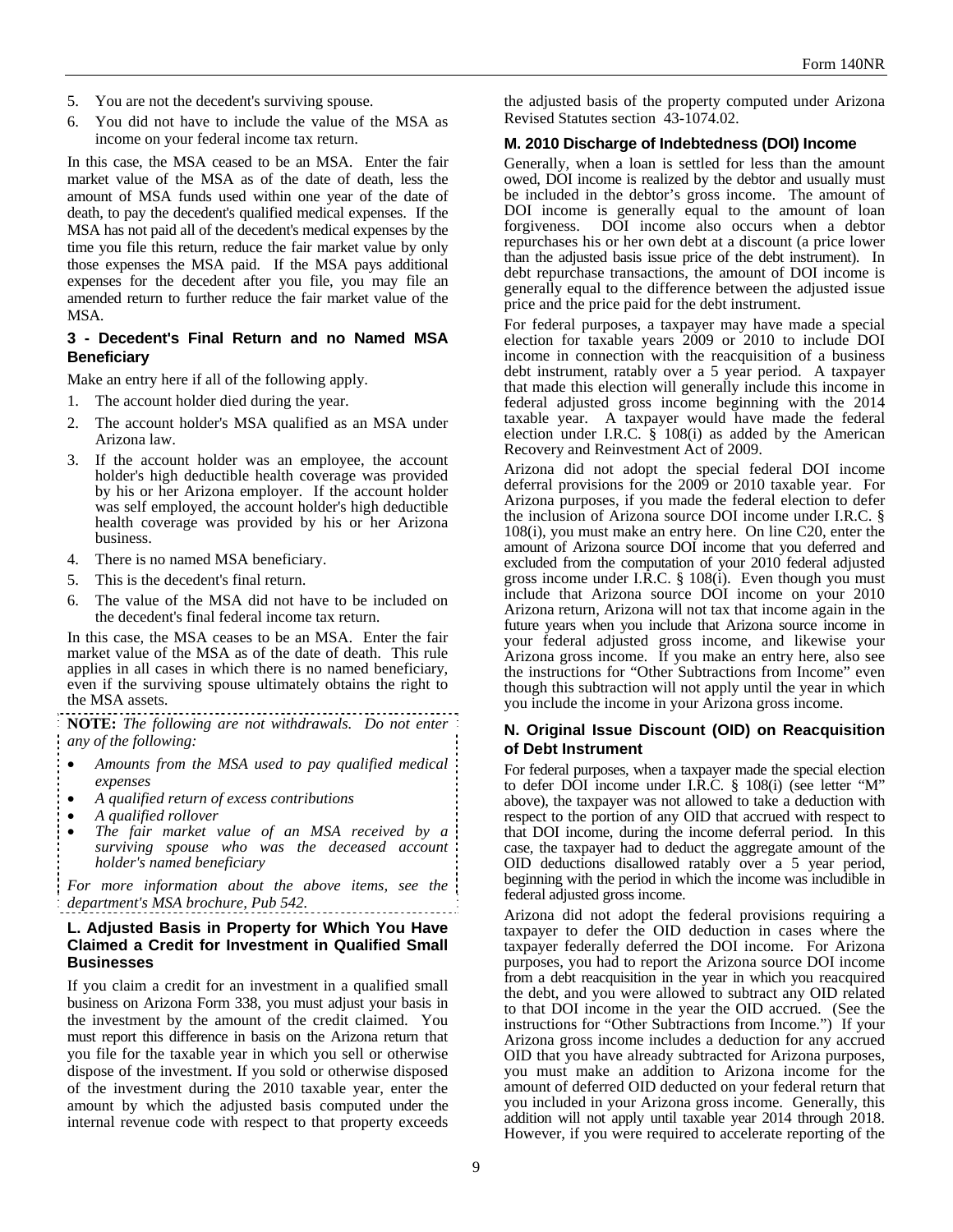Arizona source DOI income for federal purposes and were allowed to deduct accrued OID attributable to that income on an Arizona return filed for a year prior to 2014, this addition may apply to an earlier year. On line C20, enter the amount of any previously deferred OID that you deducted in computing your 2010 Arizona gross income, to the extent that the amount was previously subtracted from Arizona gross income.

### **O. Other Adjustments**

Other special adjustments may be necessary. You may need to make an addition for depreciation or amortization. You may also need to make an addition if you claimed certain tax credits. Call one of the numbers listed on the back cover if any of the following apply.

- You are a previously certified defense contractor that elected to amortize under Arizona Revised Statutes section 43-1024.
- You sold or disposed of property that was held for the production of income and your basis was computed under the Arizona Income Tax Act of 1954.
- You claimed the environmental technology facility credit.
- You claimed the pollution control credit.
- You claimed the recycling equipment credit.
- You claimed the agricultural pollution control equipment credit.
- You elected to amortize the basis of a pollution control device or the cost of a child care facility under Arizona law in effect before 1990. You are still deducting amortization or depreciation for that device or facility on your federal income tax return.

### **Line C21 - Total Additions**

Add lines C18 through C20. Enter the total on line C21 and on the front of your return, line 16.

## **Determining Subtractions From Income**

You may only subtract those items for which statutory authority exists. Without such authority you cannot take a subtraction. If you have any questions concerning subtractions from income, call one of the numbers listed on the back cover.

**NOTE:** *You may not subtract any amount which is* 

*allocable to income excluded from your Arizona income.* 

### **Line D22 - Exemption: Age 65 or Over**

Multiply the number in box 8 on the front of your return by \$2,100 and enter the result.

## **Line D23 - Exemption: Blind**

Multiply the number in box 9 on the front of your return by \$1,500 and enter the result.

## **Line D24 - Exemption: Dependents**

Multiply the number in box 10 on the front of your return by \$2,300 and enter the result.

### **Line D25 - Total**

Add lines D22 through D24 and enter the total.

### **Line D26 - Prorated Exemptions**

Multiply the amount on line D25 by your Arizona percentage from line B17 and enter the result.

**NOTE Active Duty Military Personnel Only:** *If you were on active duty in Arizona during 2010, but you were a resident of another state, you must prorate these exemptions.* 

# **Line D27 - Interest on U.S. Obligations**

Enter the amount of interest income from U.S. Government obligations included as income on line B6 in the ARIZONA column. U.S. Government obligations include obligations such as savings bonds and treasury bills. You must reduce this subtraction by any interest or other related expenses incurred to purchase or carry the obligation. Reduce the subtraction only by the amount of such expenses included in your Arizona gross income.

# **Line D28 - Arizona Lottery Winnings**

You may subtract up to \$5,000 of winnings received in 2010 for Arizona lottery prizes. Only subtract those Arizona lottery winnings that you included on line B12 in the ARIZONA column and reported on your federal income tax return.

If you subtract Arizona lottery winnings here, you may have to adjust the amount of gambling losses claimed as an itemized deduction.

## **Line D29 - Agricultural Crops Given to Arizona Charitable Organizations**

Arizona law allows a subtraction for qualified crop gifts made during 2010 to one or more charitable organizations. To take this subtraction, you must be engaged in the business of farming or processing agricultural crops. The crop must be grown in Arizona. You must make your gift to a charitable organization located in Arizona that is exempt from Arizona income tax.

The subtraction is the greater of 80% of the wholesale market price or 80% of the most recent sale price for the contributed crop.

To determine if your crop gift qualifies for this subtraction, see Arizona Department of Revenue Income Tax Procedure ITP 93-2.

### **Line D30 - Construction of an Energy Efficient Residence**

For taxable years beginning from and after December 31, 2001, through December 31, 2010, Arizona law allows a subtraction for an energy efficient residence. The subtraction is allowed for selling one or more new energy efficient residences located in Arizona. The subtraction is equal to 5% of the sales price excluding commissions, taxes, interest, points, and other brokerage, finance and escrow charges. The subtraction cannot exceed \$5,000 for each new qualifying residence.

**The taxpayer that builds the new residence may claim the subtraction when the taxpayer first sells the residence. However, the seller may elect to transfer the subtraction to the buyer.** 

For more information, see Arizona Department of Revenue Income Tax Procedure ITP 02-1.

Enter the number of residences for which you are claiming a subtraction on line D30a, then enter the amount of the subtraction on line D30. Also enter the number from line D30a on Form 140NR, page 1, line **18**1.

### **Line D31 - Other Subtractions**

Use line D31 if any of the following special circumstances apply. Attach your own schedule to the back of the return, explaining any amounts entered here.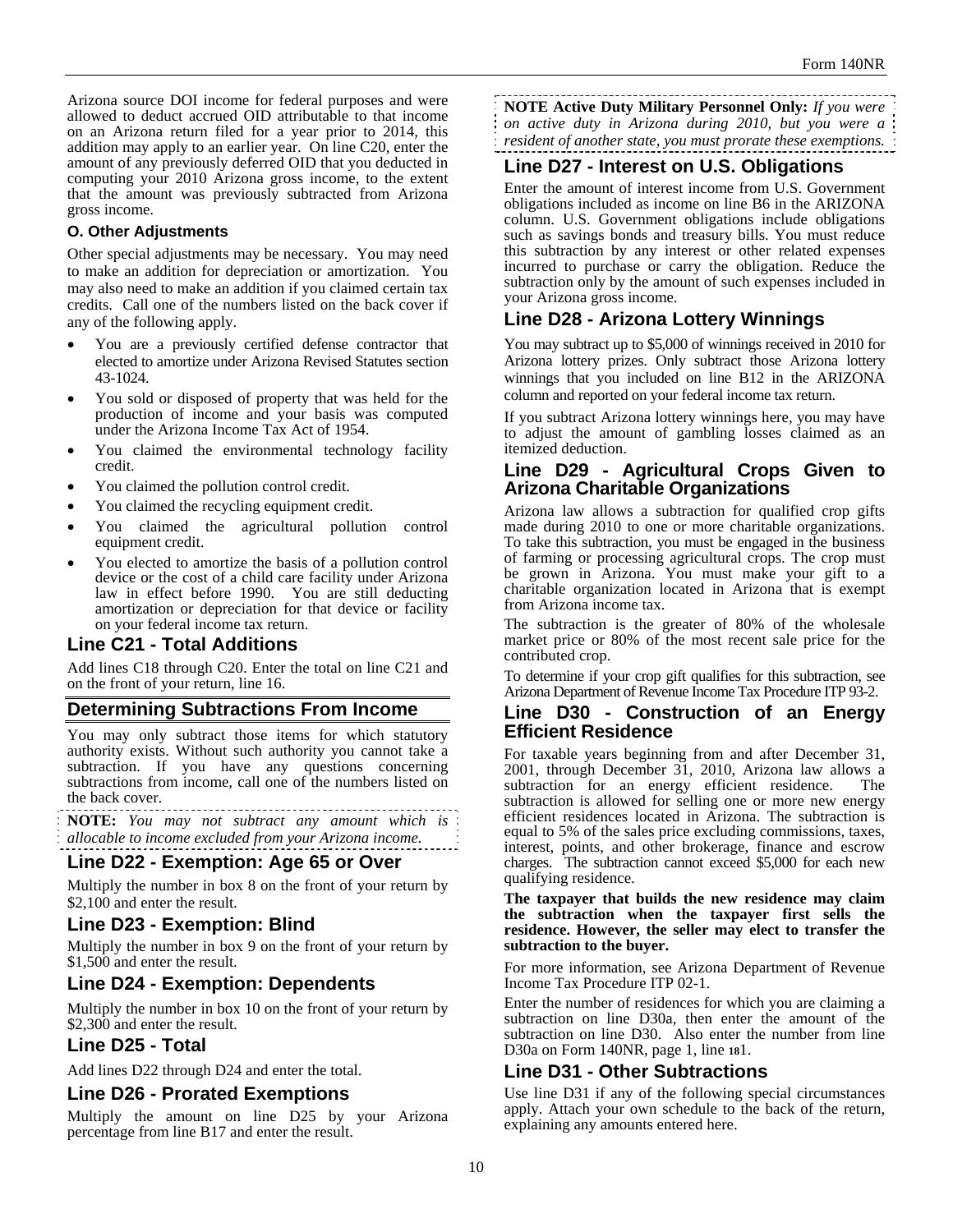### **A. Certain Wages of American Indians**

Enrolled members of American Indian tribes may subtract wages earned while living and working on their tribe's reservation. You can subtract only those amounts that you included on line B5, ARIZONA column. The federal government must recognize these tribes.

For more information, see Arizona Department of Revenue Income Tax Ruling *ITR 96-4*.

### **B. Qualified Wood Stove, Wood Fireplace, or Gas Fired Fireplace**

Arizona law provides a subtraction for **converting** an existing fireplace to a qualified wood stove, qualified wood fireplace, or gas fired fireplace and non-optional equipment directly related to its operation. You may subtract up to \$500 of the costs incurred for converting an existing fireplace to a qualified wood stove, qualified wood fireplace, or gas fired fireplace on your property located in Arizona. When you figure your subtraction, do not include taxes, interest, or other finance charges.

A qualified wood stove or a qualified wood fireplace is a residential wood heater that was manufactured on or after July 1, 1990, or sold at retail on or after July 1, 1992. The residential wood heater must also meet the U.S. Environmental Protection Agency's July 1990 particulate emissions standards.

A qualified gas fired fireplace is any device that burns natural or liquefied petroleum gas as its fuel through a burner system that is permanently installed in the fireplace. The conversion of an existing wood burning fireplace to noncombustible gas logs that are permanently installed in the fireplace also qualifies as a gas fired fireplace.

#### **C. Claim of Right Adjustment for Amounts Repaid in Prior Taxable Years**

You must make an entry here if **all** of the following apply.

- 1. During a year prior to 2010 you were required to repay income held under a claim of right.
- 2. The amount required to be repaid was subject to Arizona income tax in the year included in income.
- 3. You computed your tax for that prior year under Arizona's claim of right provisions.
- 4. A net operating loss or capital loss was established due to the repayment made in the prior year.
- 5. You are entitled to take that net operating loss or capital loss carryover into account when computing your 2010 Arizona taxable income.
- 6. The amount of the loss carryover allowed to be taken into account for Arizona purposes is more than the amount included in your Arizona gross income.

Enter the amount by which the loss carryover allowed for the taxable year under Arizona law is more than the amount included in your Arizona gross income.

For more information on the Arizona claim of right provisions, see Arizona Department of Revenue Individual Income Tax Procedure *ITP 95-1*.

#### **D. Deposits Made Into Your MSA**

If you have an MSA, you may be able to subtract deposits made into that MSA. Make an entry here if all of the following apply.

- 1. You have an MSA that qualifies as an MSA under Arizona law, but not federal law.
- 2. If you are an employee, your high deductible health coverage is provided by your Arizona employer. If you are self employed, your high deductible health coverage is provided by your Arizona business.
- 3. Either you or your employer made deposits into that MSA during the tax year.
- 4. You had to include the deposits in income on your federal income tax return.

You can subtract these deposits only to the extent included in your Arizona gross income. Enter these contributions here.

#### **E. Employer Contributions Made to Employee MSAs**

If you are an employer, you may subtract the amount contributed to your employees' MSAs that are established under Arizona law. You can subtract these contributions only to the extent not deductible for federal income tax purposes. You can subtract these contributions only to the extent included in your Arizona gross income. Enter these contributions here.

#### **F. Certain Expenses not Allowed for Federal Purposes**

You may subtract some expenses that you cannot deduct on your federal return when you claim certain federal tax credits. These federal tax credits are:

- the federal work opportunity credit;
- the empowerment zone employment credit;
- the credit for employer-paid social security taxes on employee cash tips;
- the Indian employment credit.

If you received any of the above federal tax credits for 2010, enter the portion of wages or salaries attributable to Arizona source income that you paid or incurred during the taxable year that is equal to the amount of those federal tax credits you received.

#### **G. Recalculated Arizona Depreciation**

Enter the total amount of depreciation attributable to assets used in your Arizona business allowable pursuant to I.R.C. § 167(a) for the taxable year calculated as if you had elected not to claim bonus depreciation for eligible properties for federal purposes.

#### **H. Basis Adjustment for Property Sold or Otherwise Disposed of During the Taxable Year**

With respect to property used in an Arizona business that is sold or otherwise disposed of during the taxable year by a taxpayer who has complied with the requirement to add back all depreciation with respect to that property on tax returns for all taxable years beginning from and after December 31, 1999, enter the amount of depreciation that has been allowed pursuant to I.R.C.  $\S$  167(a) to the extent that the amount has not already reduced Arizona taxable income in the current or prior years. (Note: The practical effect of this is to allow a subtraction for the difference in basis for any asset for which bonus depreciation has been claimed on the federal return.) You may make this adjustment for only property that was used in your Arizona business.

#### **I. Fiduciary Adjustment**

If the amount on Form 141AZ, Schedule K-1(NR), line 5, is a negative number, enter that amount as a subtraction from income on line D31.

#### **J. Adjustment for I.R.C. § 179 Expense Not Allowed**

Enter 20% of the amount entered on line C18 for excess I.R.C. § 179 expense. This same amount can be subtracted in each of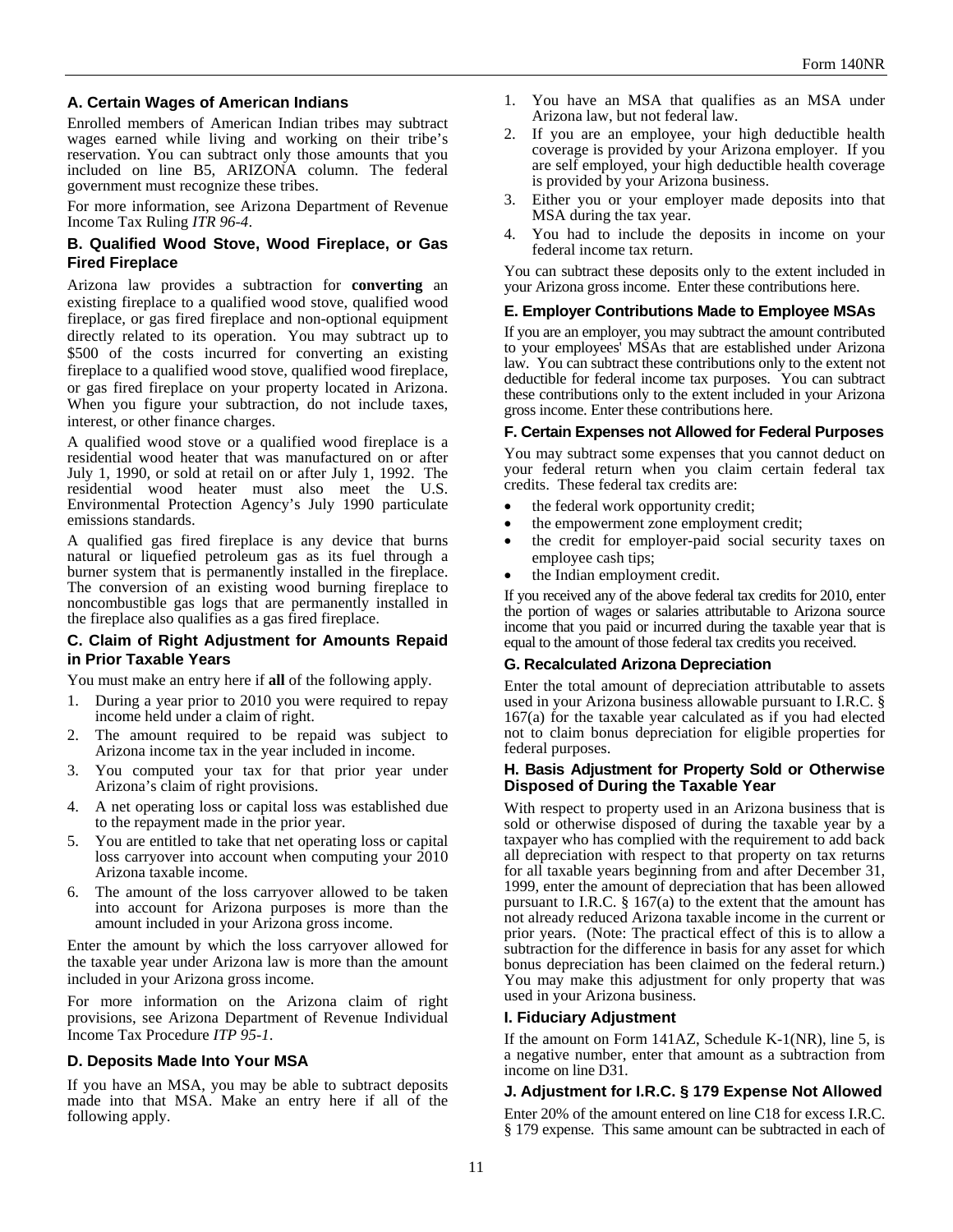the following four taxable years also, effectively amortizing the difference in treatment over five years. If you made an addition for I.R.C. § 179 expense on your 2006, 2007, 2008 and/or 2009 return(s), also enter 20% of the amount added for 2006, 2007, 2008 and/or 2009.

### **K. Net Operating Loss Adjustment.**

**NOTE:** *This subtraction applies to only those individuals who made an election under the special federal net operating loss rules for 2008 and 2009. Under the special rules for 2008 and 2009, you could have elected to carry the net operating loss back for 3, 4 or 5 years, instead of the normal 2 years. This election would have been allowed under I.R.C. § 172(b)(1)(h) as amended by the American Recovery and Reinvestment Act of 2009 or the Worker, Homeownership, and Business Assistance Act of 2009.* 

Arizona did not adopt the special federal net operating loss rules for losses incurred during 2008 or 2009. For Arizona purposes, you must deduct an Arizona source net operating loss as if the loss was computed under I.R.C. § 172 in effect prior to the enactment of those special rules. If you made an election to deduct your 2008 or 2009 federal net operating loss under I.R.C.  $\S$  172(b)(1)(h), you may have to enter an amount here. Figure how much of the net operating loss carry forward would have been allowed as a deduction on your 2010 federal income tax return, if the election described in I.R.C.  $\S 172(b)(1)(h)$  had not been made in the year of the loss. Then figure how much of the carry forward computed under that method was derived from Arizona source losses. The amount you may take as a subtraction is the difference between the amount of Arizona source net operating loss carryover allowable as a deduction for federal purposes under the as if calculation and the amount of the Arizona source net operating loss deduction actually taken for federal purposes that you included in your Arizona gross income. On line D31, enter the amount of allowable Arizona source loss carry forward deduction that exceeds the actual amount of Arizona source net operating loss carry forward deduction that was deducted in arriving at Arizona gross income.

NOTE: *As an Arizona nonresident, you may have had a loss from prior year Arizona business operations. However, the*  loss cannot offset this year's income unless the as if *calculation results in an Arizona source net operating loss deduction for federal purposes. You can only take this subtraction if the as if federal net operating loss deduction for 2010 includes Arizona source losses that have not been absorbed by non-Arizona income in any intervening years. You cannot subtract any amount of that net operating loss that has been absorbed by non-Arizona income in any intervening years. You also cannot take a subtraction for any amount that has already been deducted for Arizona purposes.* 

#### **L. Previously Deferred Discharge of Indebtedness (DOI) Income Adjustment**

Generally, when a loan is settled for less than the amount owed, DOI income is realized by the debtor and usually must be included in the debtor's gross income. The amount of DOI income is generally equal to the amount of loan forgiveness. DOI income also occurs when a debtor repurchases his or her own debt at a discount (a price lower than the adjusted basis issue price of the debt instrument). In debt repurchase transactions, the amount of DOI income is generally equal to the difference between the adjusted issue price and the price paid for the debt instrument.

For federal purposes, a taxpayer may have made a special election for taxable years 2009 or 2010 to include DOI income in connection with the reacquisition of a business debt instrument, ratably over a 5 year period. A taxpayer that made this election will generally include this income in federal adjusted gross income beginning with the 2014 taxable year. A taxpayer would have made the federal election under I.R.C.  $\frac{1}{9}$  108(i) as added by the American Recovery and Reinvestment Act of 2009.

Arizona did not adopt the special federal DOI income deferral provisions for the 2009 or 2010 taxable year. For Arizona purposes, if you made the federal election to defer the inclusion of Arizona source DOI income under I.R.C. § 108(i), you were required to add the amount of that deferred DOI income to Arizona income for the year for which you made the election. (See the instructions for "Other Additions to Income.") If you made the required addition to Arizona income on the Arizona return filed for the year in which you reacquired the debt instrument (2009 or 2010), Arizona will not tax that Arizona source DOI income twice. In the year in which you include that deferred Arizona source DOI income in your federal adjusted gross income, and likewise your Arizona gross income, you may take a subtraction for the amount included for that year. Usually this subtraction will apply to taxable years 2014 through 2018. However, if you had to accelerate the deferral for federal purposes, this subtraction may apply to a taxable year prior to 2014. On line D31, enter the amount of previously deferred Arizona source DOI Arizona that you included in your Arizona gross income for the current taxable year to the extent that the amount was previously added to your Arizona income.

#### **M. Original Issue Discount (OID) on Reacquisition of Debt Instrument**

For federal purposes, when a taxpayer made the special election to defer DOI income under I.R.C. § 108(i) (see letter "L" above), the taxpayer was not allowed to take a deduction with respect to the portion of any OID that accrued with respect to that DOI income, during the income deferral period. In this case, the taxpayer must deduct the aggregate amount of the OID deductions disallowed ratably over a 5 year period, beginning with the period in which the income is includible in federal adjusted gross income.

Arizona did not adopt the federal provisions requiring a taxpayer to defer the OID deduction in cases where the taxpayer federally deferred the DOI income under I.R.C. § 108(i). For Arizona purposes, you were required to add the amount of deferred Arizona source DOI income to Arizona gross income on the return filed for the year in which you reacquired the debt instrument. Since Arizona is taxing the federally deferred Arizona source income for 2009 or 2010 on your 2009 or 2010 Arizona return, you may subtract the amount of OID that accrued during the taxable year with respect to that Arizona source DOI income. On line D31, enter the amount of any OID related to that Arizona source income that was deferred and not allowed to be deducted in computing your federal adjusted gross income for 2010 under I.R.C. § 108(i).

### **N. Other Adjustments**

Other special adjustments may be necessary. Call one of the numbers listed on the back cover if any of the following apply.

- You are a previously certified defense contractor that elected to amortize under Arizona Revised Statutes section 43-1024.
- You sold or disposed of property that was held for the production of income subject to Arizona tax and your basis was computed under the Arizona Income Tax Act of 1954.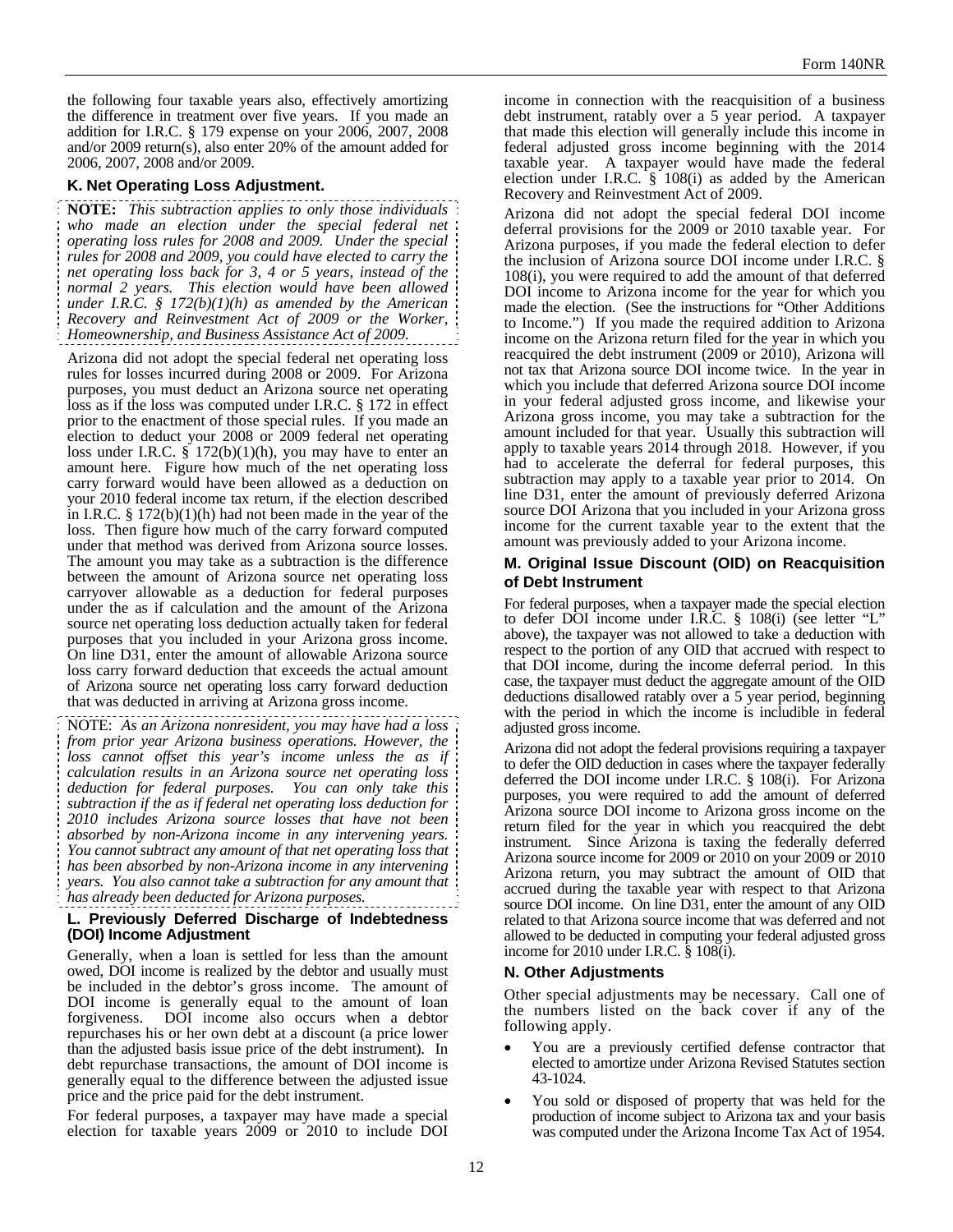You deferred exploration expenses determined under Internal Revenue Code section 617 in a taxable year ending before January 1, 1990, and you have not previously taken a subtraction for those expenses.

### **Line D32 - Total Subtractions**

Add lines D26 through D31. Enter the total here and on the front of your return on line 18.

### **Line E33 - Last Name(s) Used in Prior Years**

Use line E33 if the last name that you are using on this return is not the same as the last name you used on Arizona returns filed for the last 4 years. On line E33, enter any other last name(s) that you used when filing your Arizona return during the last 4 years.

## **Totaling Your Income**

## **Line 14 - Federal Adjusted Gross Income**

You must complete your federal return before completing your Arizona return. You must complete a 2010 federal return to determine your federal adjusted gross income even if not filing a federal return.

Arizona uses federal adjusted gross income as a starting point to determine Arizona taxable income. Enter your federal adjusted gross income from page 2, line B15.

## **Line 15 - Arizona Income**

Enter your Arizona income from page 2, line B16, of your return.

## **Line 16 - Additions to Income**

Enter the amount from page 2, line C21, of your return.

### **Line 18 - Subtractions From Income**

Enter the amount from page 2, line D32, of your return.

### **Figuring Your Arizona Tax**

## **Line 20 - Itemized or Standard Deductions**

You must decide whether to take the standard deduction or to itemize your deductions. Your Arizona income tax will be less if you take the larger of your standard deduction or your itemized deduction.



When you *e-File*, the software completes the math for you.

## **Your Standard Deduction**

**Tax Tip:** *You must now prorate the standard deduction.* 

Nonresident individuals, who claim the standard deduction, must now prorate the deduction by the percentage which the taxpayer's Arizona gross income is of the taxpayer's federal adjusted gross income. This will in effect prorate the standard deduction between income taxable to Arizona and income not taxable to Arizona and allow only that portion of the deduction allocable to income taxable to Arizona.

If you take the standard deduction, check box **20**S.

| <b>Standard Deduction Chart</b> |                           |                                                             |  |
|---------------------------------|---------------------------|-------------------------------------------------------------|--|
| If your filing status is:       |                           | <b>Your standard</b><br>deduction prior to<br>prorating is: |  |
|                                 | Single                    | \$4,677                                                     |  |
| $\bullet$                       | Married filing separately | \$4,677                                                     |  |
| $\bullet$                       | Married filing jointly    | \$9,354                                                     |  |
|                                 | Head of household         | \$9.354                                                     |  |

#### **Standard Deduction Worksheet**

| olandara peduolion monett                                                                                                                                                       |      |  |
|---------------------------------------------------------------------------------------------------------------------------------------------------------------------------------|------|--|
| 1. Amount from standard deduction<br>chart. Enter the amount shown<br>for your filing status.                                                                                   | \$   |  |
| 2. Enter your Arizona percentage from<br>Form 140NR, page $\overline{2}$ , line B17.                                                                                            | $\%$ |  |
| 3. Multiply line 1 by the percent on<br>line 2. Enter the result here and<br>on Form 140NR, page 1, line 20.<br>Also check box 20S if you are<br>taking the standard deduction. | \$   |  |

### **Your Itemized Deduction**

You may itemize deductions on your Arizona return even if you do not itemize deductions on your federal return. The itemized deductions allowed for Arizona purposes are those itemized deductions that are allowable under the Internal Revenue Code. As an Arizona nonresident, you must prorate these deductions by the percentage which your Arizona gross income is of your federal adjusted gross income.

To determine your Arizona itemized deductions, complete a federal Form 1040, Schedule A. Then complete the Arizona Form 140NR, Schedule A(NR). If you itemize deductions, check box **20**I.

**NOTE:** *If you itemize, you must attach a copy of your federal Schedule A and your Arizona Schedule A(NR) to your Arizona return.* 

## **Line 21 - Personal Exemptions**

Your personal exemption depends on your filing status. See Personal Exemption Chart. Then complete the Personal Exemption Worksheet.

| <b>Personal Exemption Chart</b> |                                    |  |
|---------------------------------|------------------------------------|--|
| If you checked filing status:   | <b>Personal Exemption</b>          |  |
|                                 | before proration:                  |  |
| Single (Box 7)                  | \$2,100                            |  |
| Married filing joint return     | \$4,200                            |  |
| (Box 4) and claiming no         |                                    |  |
| dependents (Box 10)             |                                    |  |
| Married filing joint return     | \$6,300                            |  |
| (Box 4) and claiming at least   |                                    |  |
| one dependent (Box 10           |                                    |  |
| excluding persons listed on     |                                    |  |
| Page 2, line A3a)               |                                    |  |
| Head of household and you       | \$4,200                            |  |
| are <b>not</b> married (Box 5)  |                                    |  |
| Head of household and you       | \$3,150 Or Complete                |  |
| are a married person who        | Form 202 Personal                  |  |
| qualifies to file as head of    | <i><b>Exemption Allocation</b></i> |  |
| household (Box 5)               | Election.                          |  |
| Married filing separately       | \$2,100 Or Complete                |  |
| (Box 6) with neither spouse     | Form 202 Personal                  |  |
| claiming any dependents         | <i><b>Exemption Allocation</b></i> |  |
| (Box 10)                        | Election.                          |  |
| Married filing separately (Box  | \$3,150 Or Complete                |  |
| 6) with one spouse claiming at  | Form 202 <i>Personal</i>           |  |
| least one dependent (Box 10     | <b>Exemption Allocation</b>        |  |
| excluding persons listed on     | Election.                          |  |
| Page 2, line A3a)               |                                    |  |

**NOTE For Active Duty Military Personnel Only:** *If you were on active duty in Arizona during 2010, but were a resident of another state, do not prorate your personal exemption. You are allowed a 100 percent deduction for the personal exemption (to include spouse).*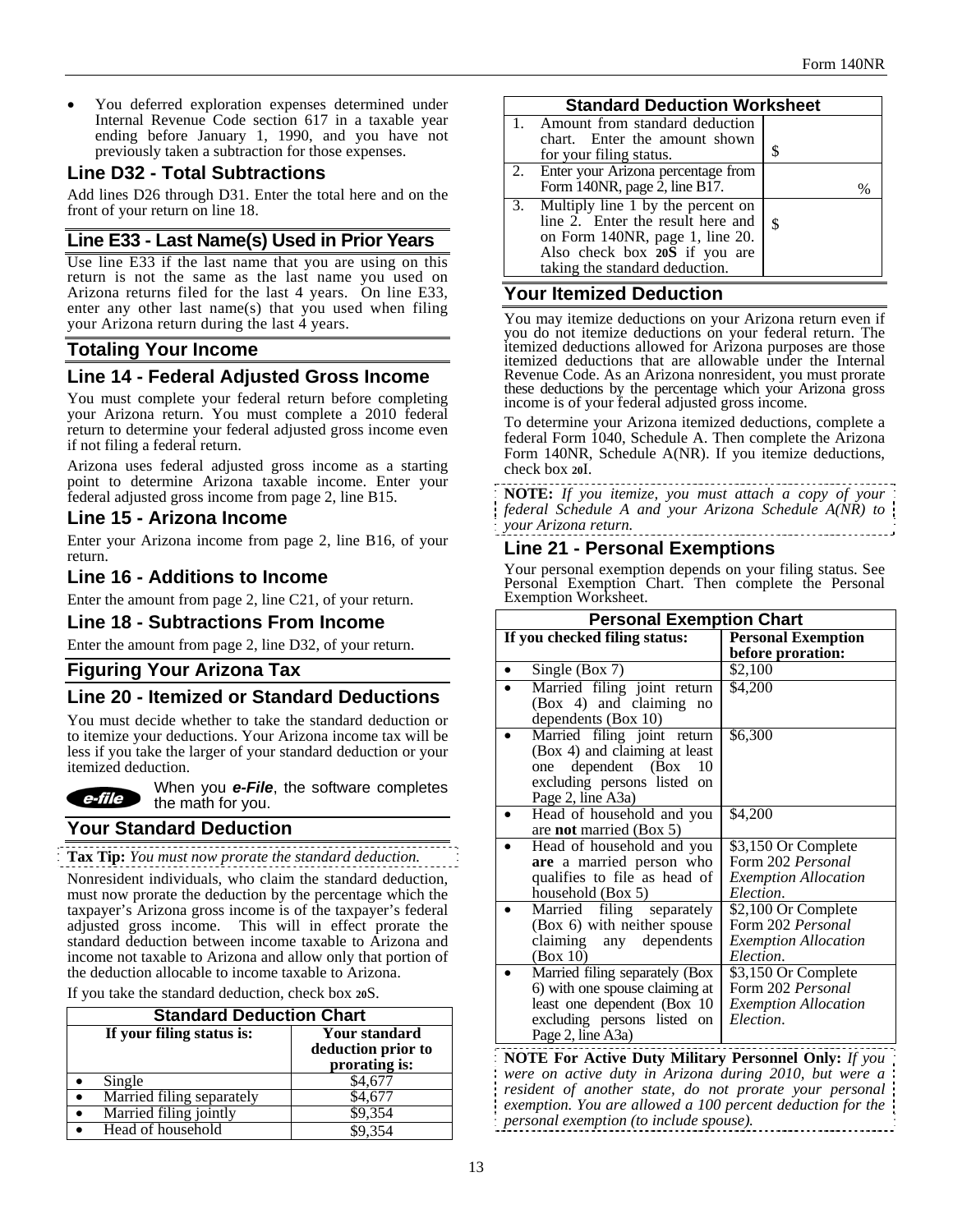| <b>Personal Exemption Worksheet</b>                                                                                                                                                                                                     |      |
|-----------------------------------------------------------------------------------------------------------------------------------------------------------------------------------------------------------------------------------------|------|
| 4. Amount from personal exemption<br>chart. If you were an active duty<br>military member during 2010,<br>skip lines 2 and 3 and enter this<br>amount on Form 140NR, page 1,<br>line 21. All other taxpayers<br>complete lines 2 and 3. | S    |
| 5. Enter your Arizona percentage<br>from Form 140NR, page 2, line<br>B17.                                                                                                                                                               | $\%$ |
| 6. Multiply line 1 by the percent on<br>line 2. Enter the result here and<br>on Form 140NR, page 1, line 21.                                                                                                                            | S    |

A married couple who does not claim any dependents may take one personal exemption of \$4,200 (prior to prorating). If the husband and wife file separate returns, either spouse may (prior to prorating) take the entire \$4,200 exemption, or the spouses may divide the \$4,200 (prior to prorating) between them. You and your spouse must complete Form 202 if either you or your spouse claim a personal exemption of more than \$2,100 (prior to prorating). If you and your spouse do not complete Form 202, you may (prior to prorating) take an exemption of only \$2,100 (one-half of the total \$4,200).

A married couple who claims at least one dependent may take one personal exemption of \$6,300 (prior to prorating). If the husband and wife file separate returns, either spouse may (prior to prorating) take the entire \$6,300 exemption, or the spouses may divide the \$6,300 between them. You and your spouse must complete Form 202 if either you or your spouse claim a personal exemption of more than \$3,150 (prior to prorating). If you and your spouse do not complete Form 202, you may (prior to prorating) take an exemption of only \$3,150 (one-half of the total \$6,300).

If you are a married person who qualifies to file as a head of household, you may take the entire \$6,300 (prior to prorating) personal exemption or you may divide the exemption with your spouse. You and your spouse must complete Form 202 if either you or your spouse claim a personal exemption of more than \$3,150 (prior to prorating). If you and your spouse do not complete Form 202 you may (prior to prorating) take an exemption of only \$3,150 (onehalf of the total \$6,300).

The spouse who claims more than one-half of the total personal exemption (prior to prorating) must attach the original Form 202 to his or her return. The spouse who claims less than one-half of the total personal exemption (prior to prorating) must attach a copy of the completed Form 202 to his or her return.

### **Line 22 - Taxable Income**

Subtract lines 20 and 21 from line 19 and enter the result. Use this amount to calculate your tax using Tax Table X or Y.

### **Line 23 - Tax Amount**

Enter the tax from Tax Table X or Y.

## **Line 24 - Tax from Recapture of Credits from Arizona Form 301**

Enter the amount of tax due from recapture of credits from Form 301, Part II, line 31.

## **Line 25 - Subtotal of Tax**

Add lines 23 and 24.

### **Lines 26 and 27 - Clean Elections Fund Tax Reduction**

You may designate \$5 of your tax go to the Clean Elections Fund and may also reduce your tax by up to \$5. If you are married filing a joint return, both you and your spouse may make this designation and also reduce your tax by up to \$10.

#### **Single Taxpayers, Heads of Household, and Married Taxpayers Filing a Joint Return With Only One Spouse Making a Designation**

To make this designation, Check box **26**1 marked yourself.

If you checked box **26**1 and the amount on Form 140NR, page 1, line 25 is \$10 or more, enter \$5 on line 27. If the amount on line 25 is less than \$10, complete the following worksheet.

#### **Married Taxpayers Filing a Joint Return With Both Spouses Making a Designation**

If both spouses want to make this designation, one spouse should check box **26**1, and the other spouse should check box **26**2.

If you checked both box **26**1 and box **26**2 and the amount on Form 140NR, page 1, line 25 is \$20 or more, enter \$10 on line 27. If the amount on line 25 is less than \$20, complete the worksheet below.

| <b>Clean Elections Fund Tax Reduction Worksheet</b> |  |  |
|-----------------------------------------------------|--|--|
| Enter the amount of tax from Form                   |  |  |
| 140NR, page 1, line 25.                             |  |  |
| 2. If you checked box 261, enter \$5. If a          |  |  |
| joint return and your spouse also checked           |  |  |
| box 262, enter \$10.                                |  |  |
| 3. Balance of tax eligible for tax reduction.       |  |  |
| Subtract line 2 from line 1. If less than           |  |  |
| zero, enter zero " $0$ ".                           |  |  |
| 4. If you checked box 261, enter \$5. If a          |  |  |
| joint return and your spouse also checked           |  |  |
| box 262, enter \$10.                                |  |  |
| 5. Tax reduction. Enter the lesser of line 3        |  |  |
| or line 4. Also enter this amount on Form           |  |  |
| 140NR, page 1, line 27.                             |  |  |
| $\sim$ $\sim$ $\sim$                                |  |  |

**NOTE:** *Amounts designated to the Clean Elections Fund here do not qualify for the credit on line 31.*

## **Line 28 - Reduced Tax**

Subtract line 27 from line 25. Enter the result.

## **Line 29 - Nonrefundable Credits from Arizona Form 301 or Forms 321, 322, and 323 if Form 301 is not Required**

Complete line 29 if you can take any of the following credits. Also make sure that you attach the Arizona Form 301 if you are required to complete Form 301 and the appropriate credit form or forms to your return.

1. **Defense Contracting Credits.** Your unused defense contracting credit carryover may be carried forward as a credit against subsequent taxable years' tax liability through tax year 2011. See Form 302 for details.

2. **Enterprise Zone Credit.** You may qualify for this credit if your business in an Arizona enterprise zone had net increases in qualified employment positions. Use Form 304 to figure this credit.

3. **Environmental Technology Facility Credit.** You may qualify for this credit if your business incurred expenses in constructing a qualified environmental technology manufacturing facility. Use Form 305 to figure this credit.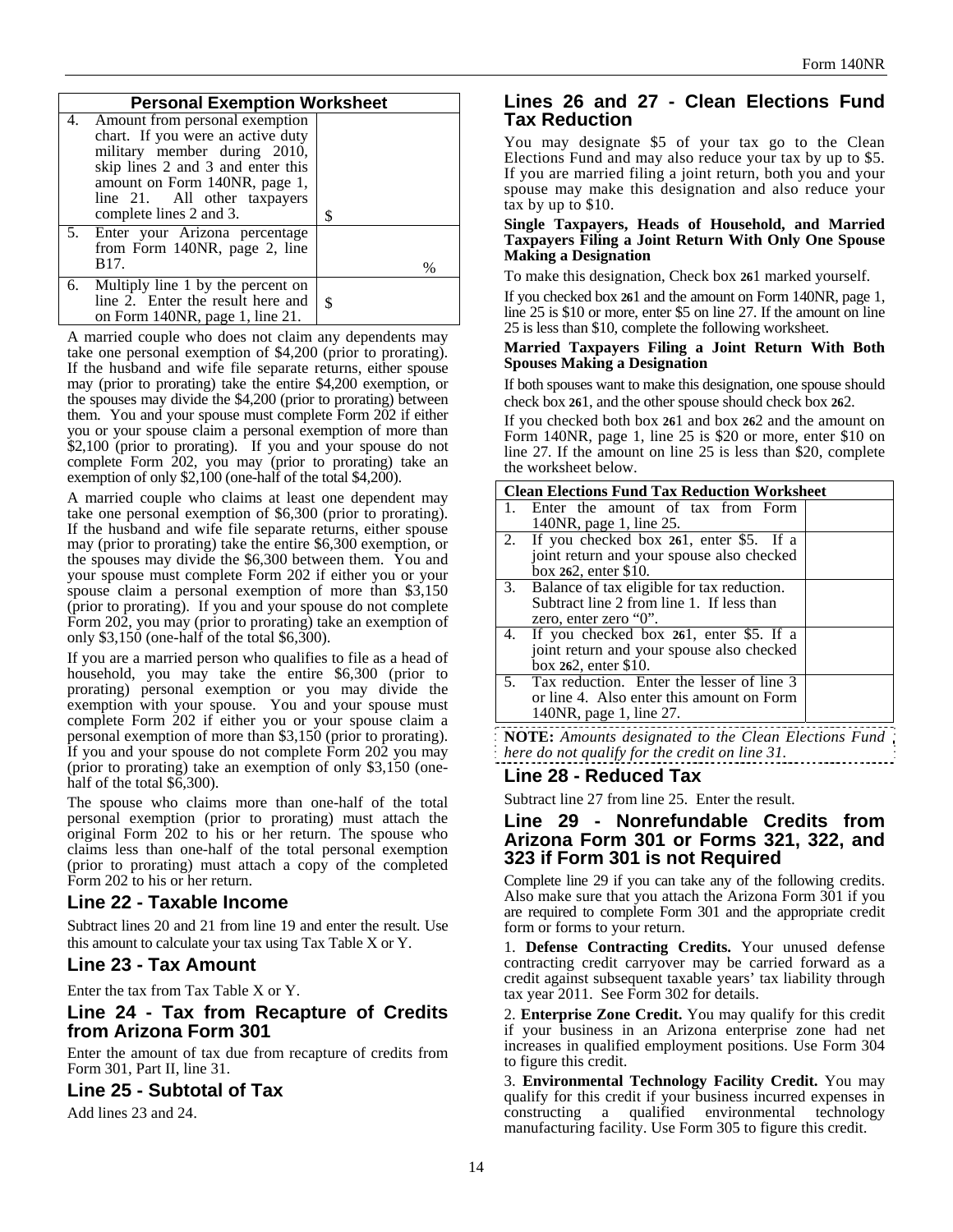4. **Military Reuse Zone Credit.** You may qualify for this credit if you have qualifying net increases in full-time employment within a military reuse zone. Use Form 306 to figure this credit.

5. **Recycling Equipment Credit.** The recycling equipment credit allowable to individuals has been repealed. You may not take this credit for taxable years beginning January 1, 2003 or later. However, the repeal did not affect any credit carryover that accrued prior to the repeal. Use Form 307 to figure any allowable credit carryover.

6. **Credit for Increased Research Activities - Individuals.** You may qualify for this credit if you incurred qualified research expenses for research conducted in Arizona. Use Form 308-I to figure this credit.

7. **Credit for Taxes Paid to Another State or Country.**  You may qualify for this credit if you paid tax to Arizona and another state or country on the same income. Use Form 309 to figure this credit.

8. **Agricultural Water Conservation System Credit.** You may qualify for this credit if you incurred expenses to purchase and install an agricultural water conservation system in Arizona. Use Form 312 to figure this credit.

9. **Pollution Control Credit.** You may qualify for this credit if you purchased depreciable property used in a trade or business to reduce or prevent pollution. Use Form 315 to figure this credit.

10. **Credit for Solar Hot Water Heater Plumbing Stub Outs and Electric Vehicle Recharge Outlets.** You may qualify for this credit if you install solar hot water heater plumbing stub outs or electric vehicle recharge outlets in houses or dwelling units you construct. The taxpayer that constructed the dwelling may also transfer the credit to a purchaser. Use Form 319 to figure this credit.

11. **Credit for Employment of TANF Recipients.** You may qualify for this credit if you employed TANF recipients during the taxable year. Use Form 320 to figure this credit.

12. **Credit for Contributions to Charities that Provide Assistance to the Working Poor.** You may qualify for this credit if you made contributions to certain charities that provide help to the working poor. Use Form 321 to figure this credit.

13. **Credit for Contributions Made or Fees Paid to Public Schools.** You may qualify for this credit if you paid certain fees to public schools in Arizona. Use Form 322 to figure this credit.

14. **Credit for Contributions to Private School Tuition Organizations.** You may qualify for this credit if you made contributions to a school tuition organization that provides scholarships or grants to qualified schools. Use Form 323 to figure this credit.

15. **Agricultural Pollution Control Equipment Credit.**  You may qualify for this credit if you are involved in commercial agriculture and incur expenses to purchase tangible personal property that is primarily used in your trade or business in Arizona to control or prevent pollution. Use Form 325 to figure this credit.

16. **Credit for Donation of School Site.** You may qualify for this credit if you donated real property and improvements to a school district or a charter school for use as a school or as a site for the construction of a school. Use Form 331 to figure this credit.

17. **Credit for Healthy Forest Enterprises.** You may qualify for this credit if you had net increases in qualified employment positions as a healthy forest enterprise. Use Form 332 to figure this credit.

18. **Credit for Employing National Guard Members.** You may qualify for this credit if you are an employer who has an employee that is a member of the Arizona National Guard if the employee is placed on active duty. Use Form 333 to figure this credit.

19. **Motion Picture Credits.** A credit is available to motion picture production companies that produce motion pictures, commercials, music videos, or television series completely or partially in Arizona. A tax credit for investments in motion picture infrastructure projects in Arizona is also available. Use Form 334 to figure this credit.

20. **Credit for Solar Energy Devices** - **Commercial or Industrial Applications.** This credit is available to taxpayers that install solar energy devices for commercial, industrial, or other nonresidential applications in Arizona. Use Form 336 to figure this credit.

21. **Credit for Investment in Qualified Small Businesses.** You may qualify for this credit if you made an investment in a qualified small business. Use Form 338 to figure this credit.

22. **Credit for Donations to the Military Family Relief Fund.** You may qualify for this credit if you made a cash contribution to the Arizona Military Family Relief Fund during the taxable year. Use Form 340 to figure this credit.

Compute your credit on the appropriate form. Then complete Form 301 and enter the amount from Form 301, Part II, line 59. The credits on line 29 cannot reduce your tax below zero. These credits are not refundable credits.

Attach Arizona Form 301 along with any supporting documents to your return.

### **Line 30 - Credit Type**

| If you entered an amount on line 29, write the form |         |  |
|-----------------------------------------------------|---------|--|
| number of each credit claimed.                      |         |  |
| If you are claiming:                                | Write   |  |
|                                                     | form    |  |
|                                                     | number: |  |
| <b>Defense Contracting Credits</b><br>1.            | 302     |  |
| $\overline{2.}$<br><b>Enterprise Zone Credit</b>    | 304     |  |
| 3.<br>Environmental Technology Facility             | 305     |  |
| Credit                                              |         |  |
| Military Reuse Zone Credit<br>4.                    | 306     |  |
| 5. Recycling Equipment Credit                       | 307     |  |
| 6.<br>Credit for Increased Research                 | 308     |  |
| Activities - Individuals                            |         |  |
| 7.<br>Credit for Taxes Paid to Another State        | 309     |  |
| or Country                                          |         |  |
| Agricultural Water Conservation<br>8.               | 312     |  |
| <b>System Credit</b>                                |         |  |
| 9. Pollution Control Credit                         | 315     |  |
| 10. Credit for Solar Hot Water Heater               | 319     |  |
| Plumbing Stub Outs and Electric                     |         |  |
| <b>Vehicle Recharge Outlets</b>                     |         |  |
| 11. Credit for Employment of TANF                   | 320     |  |
| Recipients                                          |         |  |
| 12. Credit for Contributions to Charities           | 321     |  |
| Provide Assistance to<br>the<br>That                |         |  |
| <b>Working Poor</b>                                 |         |  |
| 13. Credit for Contributions Made or Fees           | 322     |  |
| Paid to Public Schools                              |         |  |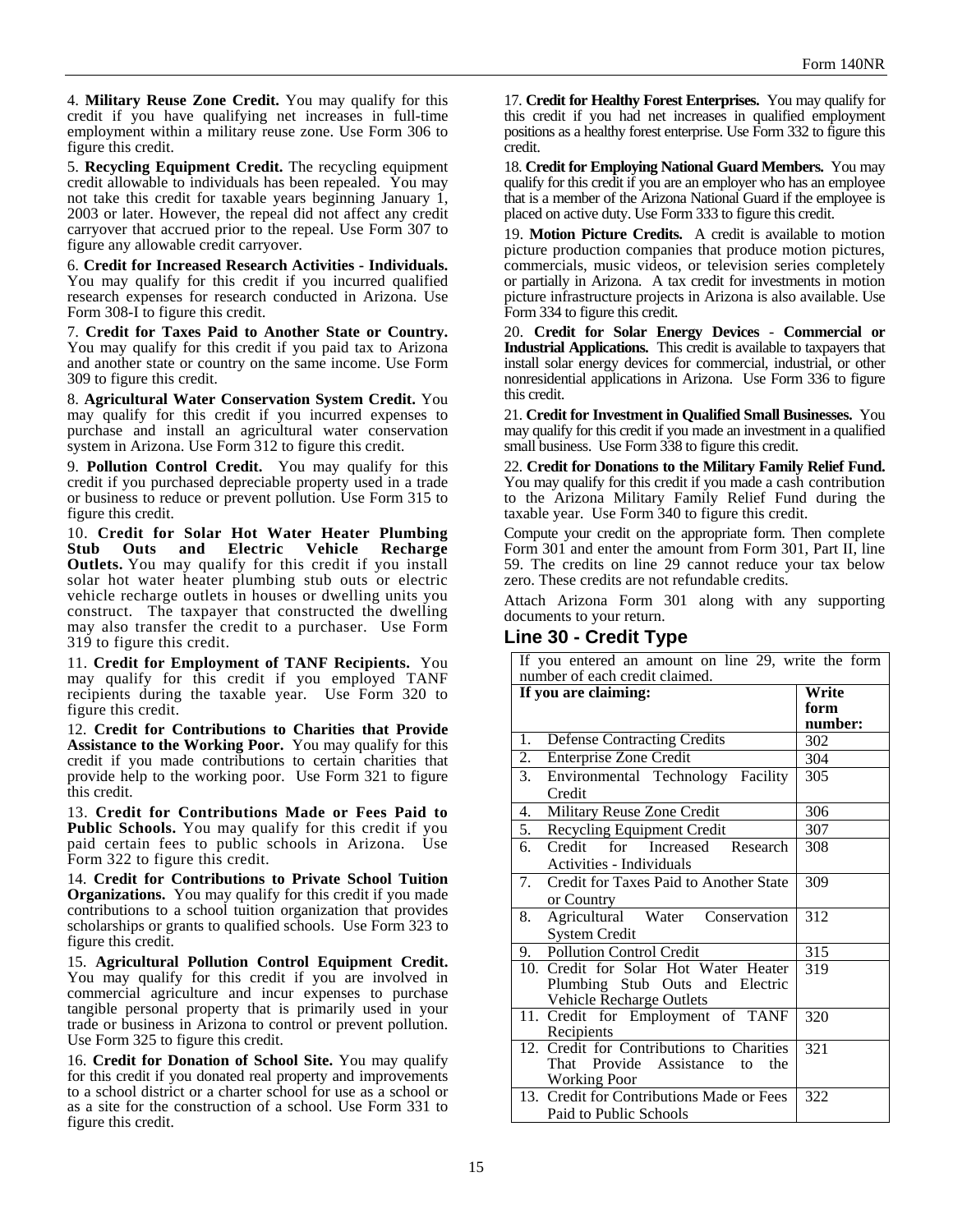| 14. Credit for Contributions to Private<br><b>School Tuition Organizations</b>        | 323 |
|---------------------------------------------------------------------------------------|-----|
| 15. Agricultural Pollution Control<br><b>Equipment Credit</b>                         | 325 |
| 16. Credit for Donation of School Site                                                | 331 |
| 17. Credit for Healthy Forest Enterprises                                             | 332 |
| 18. Credit for Employing National Guard                                               | 333 |
| <b>Members</b>                                                                        |     |
| 19. Motion Picture Credits                                                            | 334 |
| 20. Credit for Solar Energy Devices -<br><b>Commercial or Industrial Applications</b> | 336 |
| 21. Credit for Investment in Qualified Small                                          | 338 |
| <b>Businesses</b>                                                                     |     |
| 22. Credit for Donations to the Military<br><b>Family Relief Fund</b>                 | 340 |

## **Line 31 - Clean Elections Fund Tax Credit**

**NOTE:** *An amount entered on Form 140NR, page 1, line 27 does not qualify for the credit. Do not include that amount here. For the purpose of this credit, that amount is not a donation.*

If you made a donation to the Citizens Clean Elections Fund, you may take a credit for that gift.

For 2010, you may claim a credit for:

- Donations made directly to the fund during 2010.
- A donation made to the fund on your 2009 income tax return that you filed in 2010.

You may not claim a credit on the 2010 return for a donation made to the fund on your 2010 return. If you make a donation to the fund with your 2010 return, that you file in 2011, you may claim a credit for that donation on your 2011 return.

Complete the following worksheet to figure your credit.

| <b>Worksheet for Calculating the 2010 Clean Elections</b> |                                                                  |  |  |
|-----------------------------------------------------------|------------------------------------------------------------------|--|--|
|                                                           | <b>Fund Tax Credit</b>                                           |  |  |
| 1.                                                        | Enter the amount donated directly to                             |  |  |
|                                                           | the fund during 2010.                                            |  |  |
| 2.                                                        | Enter the amount donated to the fund                             |  |  |
|                                                           | with your 2009 tax form.                                         |  |  |
| 3.                                                        | Add line 1 and line 2. Enter the total.                          |  |  |
| 4.                                                        | Enter the amount from Form 140NR,                                |  |  |
|                                                           | page 1, line 28.                                                 |  |  |
| 5.                                                        | Enter the amount from Form 140NR,                                |  |  |
|                                                           | page 1, line 29.                                                 |  |  |
| 6.                                                        | Subtract line 5 from line 4.                                     |  |  |
| 7.                                                        | Multiply line 6 by 20% (.20).                                    |  |  |
| 8.                                                        | Enter \$640 if single, head of household,                        |  |  |
|                                                           | or married filing separately.<br>Enter                           |  |  |
|                                                           | \$1,280 if married filing joint.                                 |  |  |
|                                                           | 9. Enter the larger of line 7 or line 8.                         |  |  |
|                                                           | 10. Enter the smaller of line 3, line 6, or                      |  |  |
|                                                           | line 9 here and also on Form 140NR,                              |  |  |
|                                                           | page 1, line 31.                                                 |  |  |
|                                                           | <b>NOTE:</b> This credit will only reduce your tax and cannot be |  |  |

Ints credit will only reduce your tax and cannot be *refunded. You may not carry forward any amount of unused credit.*

# **Line 32 - Balance of Tax**

Subtract lines 29 and 31 from line 28. If the sum of lines 29 and 31 is more than line 28, enter zero on line 32.

## **Totaling Payments**

### **Line 33 - Arizona Income Tax Withheld**

Enter the Arizona income tax withheld shown on the Form(s) W-2 from your employer. Do not include income taxes withheld by any other state. Attach the Form(s) W-2 after the last page of your return.

### **Line 34 - Arizona Estimated Tax Payments for 2010 and Amount Applied from 2009 Return**

Use this line if you did one of the following:

- 1. Made estimated income tax payments to Arizona for 2010.
- 2. Applied any of your refund from your 2009 Arizona return to 2010 estimated taxes for Arizona.

Enter the total amount paid and/or applied to 2010 taxes.

**NOTE:** *If you made joint Arizona estimated payments for 2010, but are filing separate 2010 Arizona income tax returns, see Arizona Department of Revenue Income Tax Ruling ITR 02-3.*

## **Line 35 - 2010 Arizona Extension Payment (Form 204)**

Use this line to report the payment you sent with your extension request, or the electronic extension payment you made using www.aztaxes.gov.

### **Line 36 - Other Refundable Credits**

Enter the total of refundable credits you are claiming from Form 308-I, *Credit for Increased Research Activities - Individuals*, or Form 342, *Credit for Renewable Energy Industry.*

If you enter an amount on this line, be sure you check the box or boxes to show which credits you are claiming. Also be sure to attach the credit claim form (308-I or 342) to your return when you file.

#### **Credit for Increased Research Activities - Individuals (Form 308-I)**

You may qualify for the refundable increased research activities credit if you incurred qualified research expenses for research conducted in Arizona. For more information about this credit, and to see whether you may claim a refund of this credit, see Arizona Form 308-I.

If you are claiming a refund of the increased research activities credit from Form 308-I, enter the amount from Form 308-I, Part IV, line 23, here.

#### **Renewable Energy Industry Credit (Form 342)**

You may qualify for the refundable renewable energy industry credit if you expanded or located a qualified renewable energy operation in Arizona. For more information about this credit, see Arizona Form 342.

If you are claiming the renewable energy industry credit, from Form 342, enter the amount from Form 342, Part IV, line 12, here.

**NOTE**: *If you are claiming a refundable credit from both Form 308-I and Form 342, add the amount from Form 308- I, part IV, line 23 to the amount from Form 342, Part IV, line 12 and enter the total on Form 140NR, page 1, line 36.*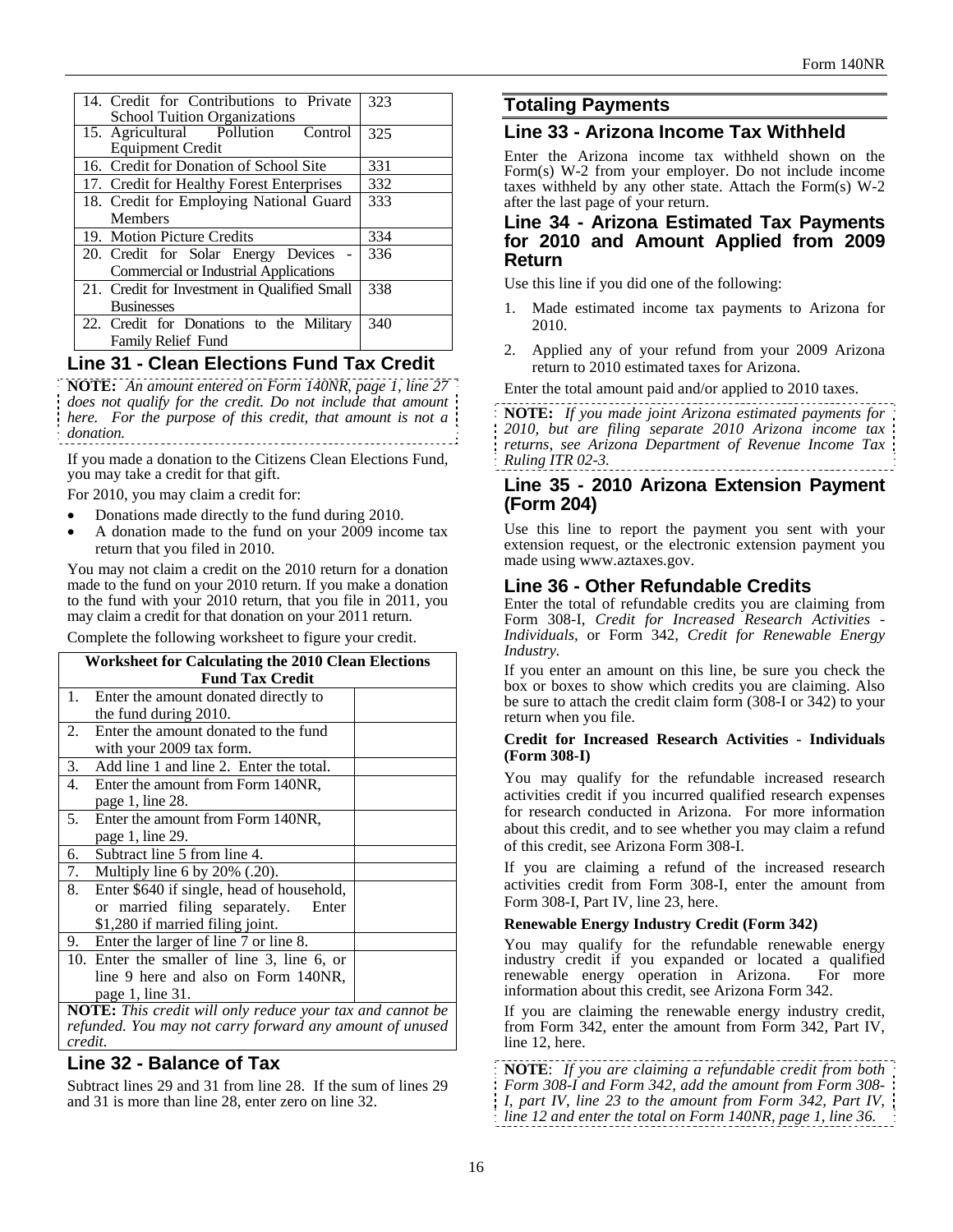# **Line 37 - Total Payments**

Add lines 33 through 36. Enter the total.

Also, do the following if you computed your 2010 tax under Arizona's claim of right provisions.

- 1. Write "ARS § 43-1029" and the amount of the prior year tax reduction in the space to the left of your total payment amount.
- 2. Include the credit for the prior year tax reduction in the total entered on line 37.
- 3. Attach a schedule explaining the amounts repaid and the computation of the prior year tax reduction.

For more information on Arizona's claim of right provisions, see Arizona Department of Revenue Individual Income Tax Procedure ITP 95-1.

## **Figuring Your Overpayment or Tax Due**

### **Line 38 - Tax Due**

If line 32 is more than line 37, you have tax due. Subtract line 37 from line 32. Skip lines 39, 40 and 41.

### **Line 39 - Overpayment**

If line 37 is more than line 32, subtract line 32 from line 37. Complete lines 40 and 41.

### **Line 40 - Amount of Line 39 to Apply to 2011 Tax**

If you want all or part of your refund applied to next year's Arizona estimated taxes, enter that amount.

**NOTE:** *If you apply any of the amount shown on line 39 to 2011, you cannot use that amount to pay any tax that is later found to be due for 2010. You also may not claim a refund for that amount until you file your 2011 return.*

### **Line 41 - Balance of Overpayment**

Subtract line 40 from line 39 to determine your overpayment balance before voluntary gifts and any estimated payment penalty.

## **Making Voluntary Gifts**

You can make voluntary gifts to each of the funds shown below. A gift will reduce your refund or increase the amount due with your return.

**NOTE:** *If you make a gift, you cannot change the amount of that gift later on an amended return.*

## **Line 42 - Aid for Education Fund**

Gifts go to the Arizona Assistance for Education Fund. The Arizona Board of Education will distribute money in this fund to school districts.

*CAUTION: If you make a contribution to the Aid to Education Fund, you must contribute your entire refund. You may not give more than or less than your entire refund.* 

### **Line 43 - Arizona Wildlife Fund**

You may give some or all of your refund to the Arizona Wildlife Fund. You may also give more than your entire refund.

Your gift to the Arizona Wildlife Fund helps protect wildlife in the state. Many species like bald eagles, Apache trout and black-footed ferrets benefit from your gifts to this fund. Gifts are also used to improve areas for watching wildlife statewide.

## **Line 44 - Citizens Clean Elections Fund**

You may give some or all of your refund to the Citizens Clean Elections Fund. You may also send in additional money with your return. If you send in additional money with your return, include that amount on line 58. Enter the amount you want to donate on line 44.

If you make a donation to the fund with your 2010 return, that you file in 2011, you may claim a credit for that donation on your 2011 return.

The Citizens Clean Elections Fund provides funding to each participating candidate who qualifies for campaign funding.

## **Line 45 - Child Abuse Prevention Fund**

You may give some or all of your refund to the Arizona Child Abuse Prevention Fund. You may also give more than your entire refund.

Gifts go to the Arizona Child Abuse Prevention Fund. This fund provides financial aid to community agencies for child abuse prevention programs.

## **Line 46 - Domestic Violence Shelter Fund**

You may give some or all of your refund to the Domestic Violence Shelter Fund. You may also give more than your entire refund.

Gifts go to the Domestic Violence Shelter Fund. This fund provides financial aid to shelters for victims of domestic violence.

## **Line 47 - I Didn't Pay Enough Fund**

You may give some or all of your refund to the I Didn't Pay Enough Fund. You may also give more than your entire refund.

Gifts that you make to the I Didn't Pay Enough Fund will aid the state by going to the Arizona general fund.

### **Line 48 - National Guard Relief Fund**

You may give some or all of your refund to the National Guard Relief fund. You may also give more than your entire refund.

Gifts go to the National Guard Relief Fund. This fund provides financial aid to families of Arizona National Guard members when the National Guard member is placed on active duty and is serving in a combat zone.

### **Line 49 - Neighbors Helping Neighbors Fund**

You may give some or all of your refund to the Neighbors Helping Neighbors Fund. You may also give more than your entire refund.

Gifts go to the Neighbors Helping Neighbors Fund. This fund provides eligible recipients with emergency aid in paying energy utility bills and conserving energy.

### **Line 50 - Special Olympics Fund**

You may give some or all of your refund to the Special Olympics Fund. You may also give more than your entire refund.

Gifts go to the Special Olympics Fund. This fund helps provide programs of the Arizona Special Olympics.

### **Line 51 - Veterans' Donations Fund**

You may give some or all of your refund to the Veterans' Donations Fund. You may also give more than your entire refund.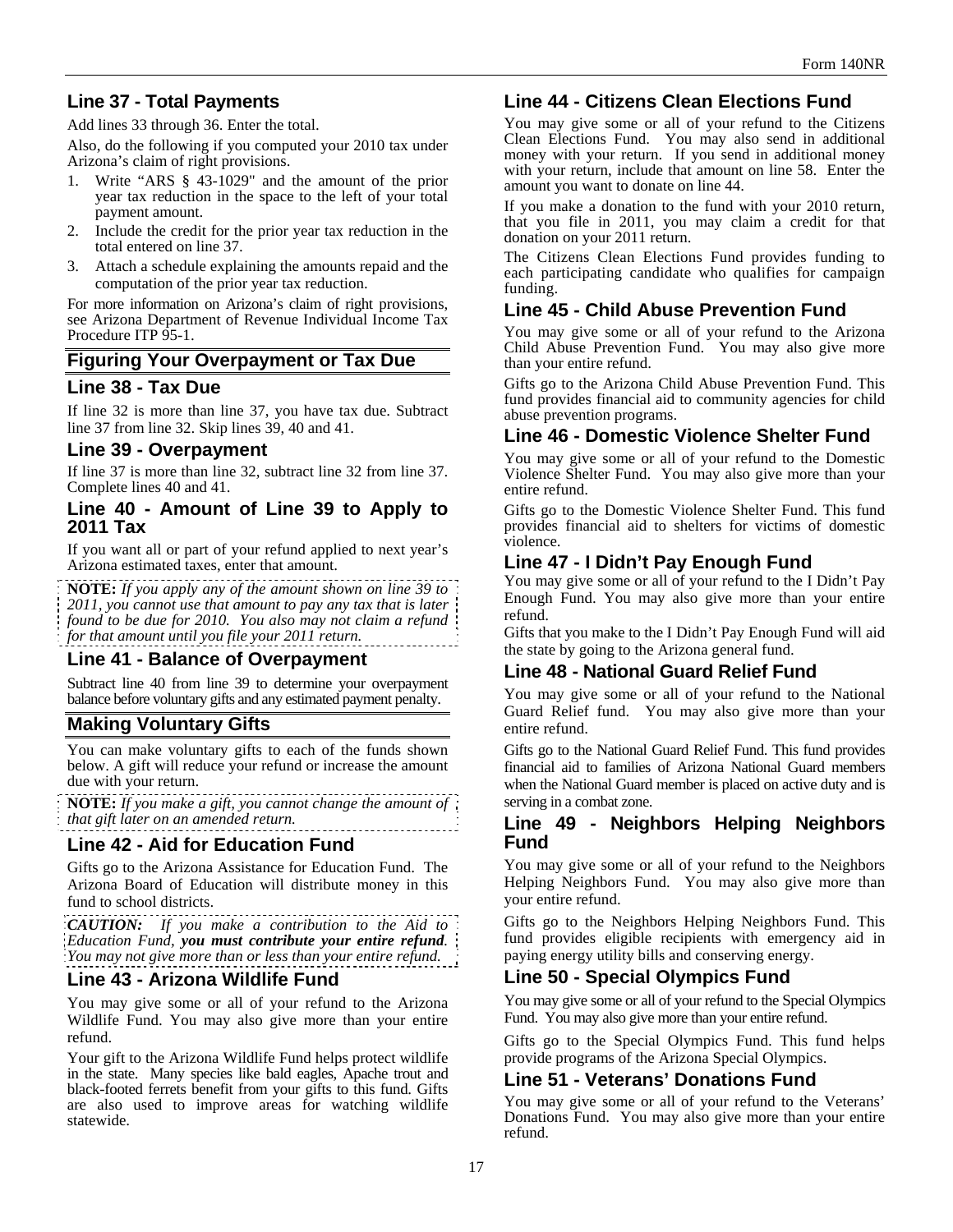Gifts go to the Veterans' Donations Fund, which may be used for veterans in Arizona.

# **Line 52 - Political Gift**

Gifts go to one of the following political parties:

- Democratic
- Green
- Libertarian
- Republican

You may give some or all of your refund to a political party. You may also give more than your entire refund.

## **Line 53 - Political Party**

Check the box for the political party to which you wish to give. Select only one party. If you do not select a political party, the department will return the amount on line 52.

# **Line 54 - Estimated Payment Penalty and MSA Withdrawal Penalty**

### **Estimated Payment Penalty**

**NOTE:** *Do not complete Form 221, Underpayment of Estimated Tax by Individuals, if the amount on Form 140NR, page 1, line 33, is more than the amount on Form 140NR, page 1, line 32. If the amount on Form 140NR, page 1, line 33, is more than the amount on Form 140NR, page 1, line 32, skip line 54, unless you must report an MSA penalty.*

| You                         | must have made Arizona estimated income | tax                |
|-----------------------------|-----------------------------------------|--------------------|
| payments during 2010 if:    |                                         |                    |
| Your filing status is:      | AND                                     | <b>AND</b>         |
|                             | Your Arizona gross                      | Your Arizona gross |
|                             | income for 2009                         | income for 2010    |
|                             | was greater than:                       | exceeded:          |
| <b>Married Filing Joint</b> | \$150,000                               | \$150,000          |
| Single                      | \$75,000                                | \$75,000           |
| <b>Head of Household</b>    | \$75,000                                | \$75,000           |
| Married<br><b>Filing</b>    | \$75,000                                | \$75,000           |
| <b>Separately</b>           |                                         |                    |

If you report as a farmer or fisherman for federal purposes, you were not required to make estimated payments during 2010 if the following apply.

- 1. You are a calendar year filer. You file your Arizona return by March 1, 2011. You pay in full the amount stated on your return as owed.
- 2. You are a fiscal year filer. You file your Arizona return by the first day of the third month after the end of your fiscal year. You pay in full the amount stated on your return as owed.

#### **If the above applies, check box 2 on line 55 and do not complete Form 221.**

An individual who fails to make the required estimated payments is subject to penalty on any estimated tax payment that is late or underpaid.

Complete and attach Form 221, *Underpayment of Estimated Tax by Individuals*, to determine if any penalty is due. Enter the total penalty from Form 221.

#### **MSA Withdrawal Penalty**

You must pay a withdrawal penalty if you made an MSA withdrawal during 2010 and all of the following apply.

- 1. You have an MSA that qualifies as an MSA under Arizona law.
- 2. You used the amount withdrawn for purposes other than to pay for qualified medical expenses.
- 3. You made the withdrawal on a day other than the last business day of the year.
- 4. The withdrawal is not subject to the federal withdrawal penalty.

The penalty is equal to 10% of the withdrawal. The withdrawal penalty is not subject to abatement. You must remit this penalty with your income tax return filed for the year in which you made the withdrawal.

Multiply the amount of your withdrawal subject to penalty by 10%. Enter the result.

The following withdrawals are not subject to the penalty.

- 1. Any withdrawal subject to the federal withdrawal penalty.
- 2. Withdrawals made from your MSA on the last business day of the tax year.
- 3. Any withdrawal made by an account holder who is at least age 59 1/2 when he or she makes the withdrawal.

**NOTE:** *The following are not withdrawals. Do not enter a penalty for any of the following:* 

- *Amounts from the MSA used to pay qualified medical expenses*
- *A qualified return of excess contributions*
- *A qualified rollover*
- *The fair market value of an MSA received by a surviving spouse who was the deceased account holder's named beneficiary*

*For more information about the above items, see the department's MSA brochure, Pub 542.* 

### **Line 55 -**

**Box 1** - Check box 1 if any of the following applies to you.

- 1. You checked the box on line 1 of Form 221.
- 2. You completed the annualized income worksheet on Form 221.
- 3. You elected to be treated as a nonresident alien on your federal income tax return. You made three estimated payment installments. Your first installment equaled 50 percent of the total of all of your required installments.

**Box 2 -** If you are an individual who for federal purposes reports as a farmer or fisherman, check box 2.

**Box 3 -** If you completed and attached Form 221, check box 3. **Box 4 -** If you included an MSA penalty on line 54, check box 4.

## **Figuring Your Refund or Tax Due**

### **Line 57 - Refund**

Subtract line 56 from line 41. Enter your refund on line 57 and skip line 58.

If you owe money to any state agency and certain federal agencies, your refund may go to pay some of the debt. If so, the department will let you know by letter.

- **Tax Tip:** *If you change your address before you get your*
- *refund, let the department know. Write to: Refund Desk,*

*Arizona Department of Revenue, 1600 W Monroe, Phoenix* 

*AZ 85007. Include your SSN in your letter.*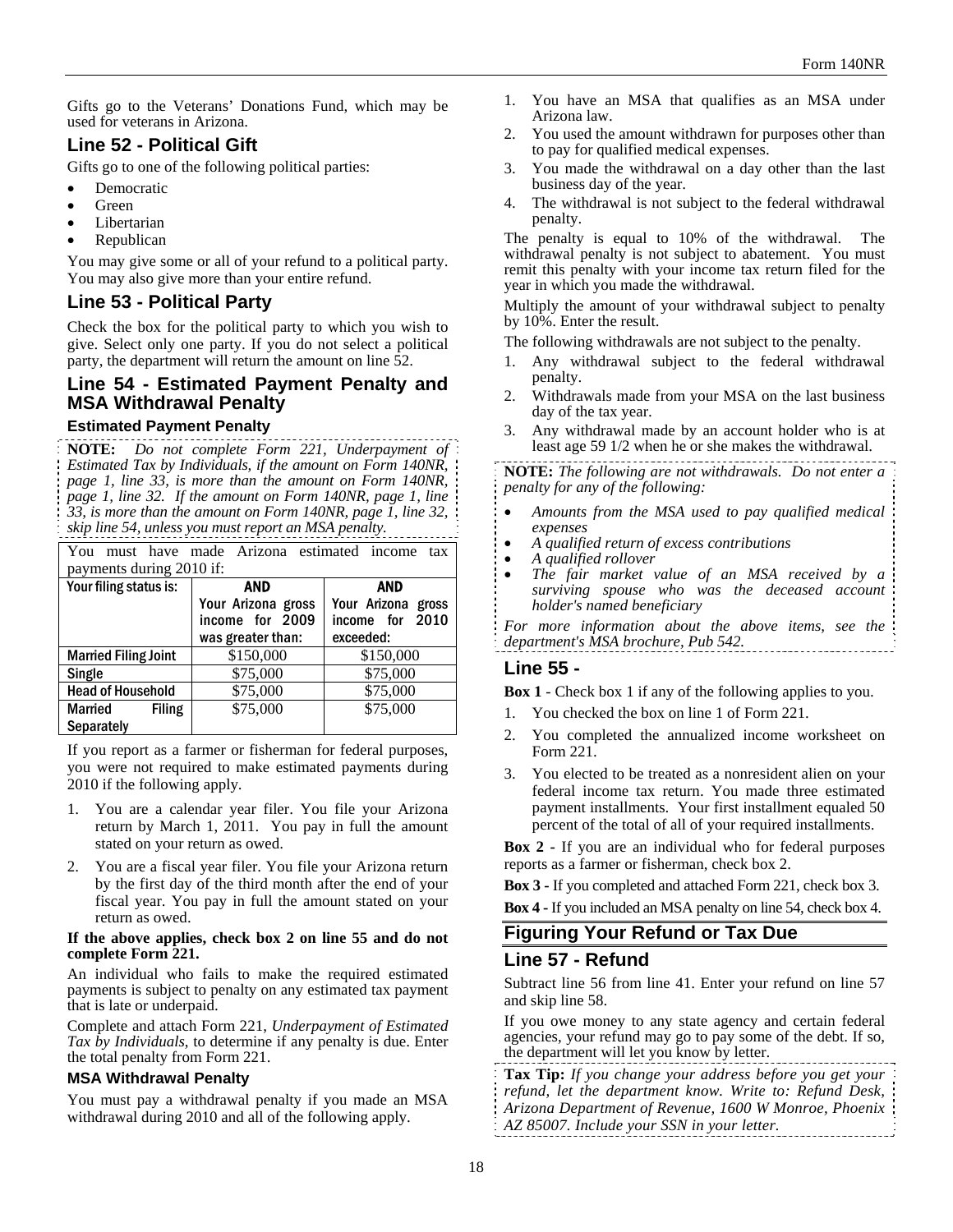# **Direct Deposit of Refund**

Complete the direct deposit line if you want us to directly deposit the amount shown on line 57 into your account at a bank or other financial institution (such as a mutual fund, brokerage firm or credit union) instead of sending you a check.

**NOTE:** *Check the box on line 57A if the direct deposit will ultimately be placed in a foreign account. If you check box 57A, do not enter your routing or account numbers. If this box is checked, we will not direct deposit your refund. We will send you a check instead.* 

## **Why Use Direct Deposit?**

- You will get your refund fast even faster if you e-file!
- Payment is more secure since there is no check to get lost.
- It is more convenient. No trip to the bank to deposit your check.
- Saves tax dollars. A refund by direct deposit costs less to process than a check.

**NOTE:** *We are not responsible for a lost refund if you enter the wrong account information. Check with your financial institution to get the correct routing and account numbers and to make sure your direct deposit will be accepted. If the direct deposit is rejected, a check will be sent instead.*

## **Routing Number**

The routing number must be 9 digits. The first 2 digits must be 01 through 12 or 21 through 32. Otherwise, the direct deposit will be rejected and a check sent instead. On the sample check below, the routing number is 250250025.

Your check may state that it is payable through a financial institution different from the one at which you have your checking account. If so, **do not** use the routing number on that check. Instead, contact your financial institution for the correct routing number to enter here.

## **Account Number**

The account number can be up to 17 characters (both numbers and letters). **DO NOT** include hyphens, spaces or special symbols. Enter the number from left to right and leave any unused boxes blank. On the sample check that follows, the account number is 20202086. Be sure **not** to include the check number.

#### **Sample Check**



Note: The routing and account numbers may be in different places on your check.

### **Line 58 - Amount Owed**

Add lines 38 and 56. Enter the amount you owe on line 58. If you are making voluntary donations on lines 43 through 52 in excess of your overpayment, enter the difference on line 58.You may pay only with a check, electronic check, money order, or credit card.

#### **Check or money order**

**NOTE:** *Attach your check to the front of your return in the upper left hand corner where indicated*. *Please do not send cash.*

Make your check payable to Arizona Department of Revenue. Write your SSN on the front of your check or money order.

The department cannot accept checks or money orders in foreign currency. You must make payment in U.S. dollars.

#### **Electronic payment from your checking or savings account**

You can make an electronic payment from your checking or savings account to pay your balance due for 2010. There is no fee to use this method. To make an electronic payment, go to www.aztaxes.gov click on the "Make a Payment" link. The "E-Check" option in the "Payment Method" drop-down box will debit the amount from the checking or savings account that you specify. If you make an electronic payment from your checking or savings account, you will receive a confirmation number. Please keep this confirmation Please keep this confirmation **number as proof of payment.** 

**NOTE:** *You may not make an electronic payment from your checking or savings account if the payment will ultimately be coming from a foreign account. In this case, you must pay by check or money order.* 

### **Credit card payment**

You can pay with your Discover, MasterCard, Visa, or American Express credit card. Go to www.aztaxes.gov click on the "Make a Payment" link and choose the credit card option. This will take you to a third party vendor site. The provider **will charge** you a convenience fee based on the amount of your tax payment. The service provider will tell you what the fee is during the transaction; you will have the option to continue or cancel the transaction. If you complete the credit card transaction, you will receive a confirmation number. **Please keep this confirmation number as proof of payment.**

## **Installment Payments**

If you cannot pay the full amount shown on line 58 when you file, you may ask to make monthly installment payments. To make this request, complete Arizona Form 140-IA and mail the completed form to the address on the Form 140-IA. **Do not mail Form 140**-**IA with your income tax return.** You may obtain Arizona Form 140-IA from our web site at www.azdor.gov.

If you cannot pay the full amount shown on line 58, you will be charged interest and may be charged a late payment penalty on the tax not paid by April 18, 2011. To limit the interest and penalty charges, pay as much of the tax as possible when you file.

## **Sign Your Return**

You must sign your return. If married filing a joint return, both you and your spouse must sign even if only one had income. Form 140NR is not considered a valid return unless you sign it. The department cannot send a refund check without proper signatures on the return.